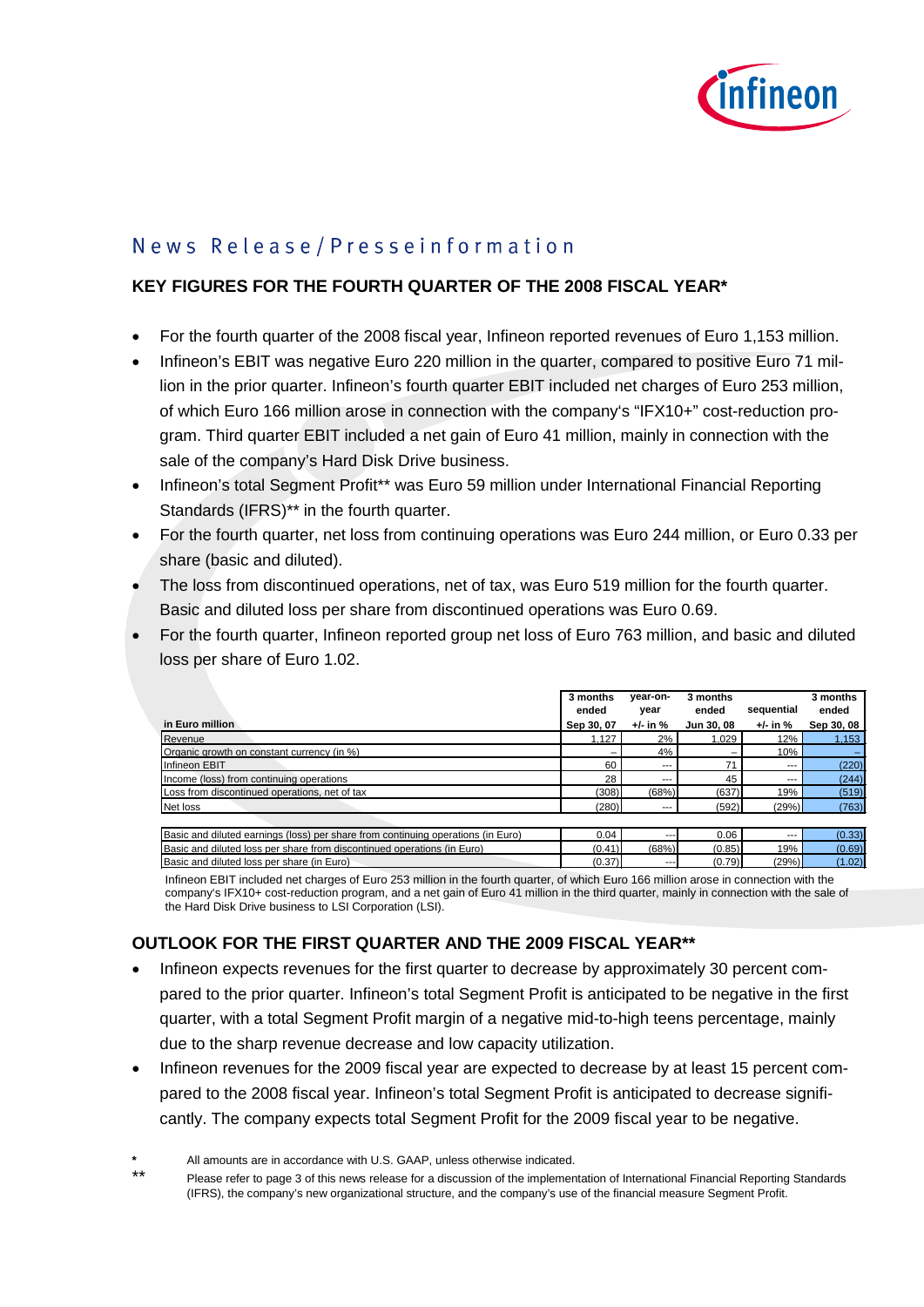

# News Release/Presseinformation

## **Infineon reports results for the fourth quarter and the 2008 fiscal year**

Neubiberg, Germany – December 3, 2008 – Infineon Technologies AG (FSE/NYSE:IFX) today reported results for the fourth quarter, ended September 30, and for the full 2008 fiscal year. Infineon presents its results for the 2008 fiscal year and prior periods in accordance with U.S. GAAP, and will begin reporting its financial results in accordance with International Financial Reporting Standards for periods beginning October 1, 2008.

#### **Results for the fourth quarter**

Infineon's revenues in the fourth quarter of the 2008 fiscal year were Euro 1,153 million, up 12 percent sequentially and two percent year-over-year. The sequential increase reflects an increase of revenues in both the Communication Solutions and Automotive, Industrial & Multimarket segments. Excluding effects of currency fluctuations, primarily between the U.S. dollar and the Euro, and acquisitions and divestitures, revenues increased ten percent sequentially and four percent year-over-year.

Infineon EBIT was negative Euro 220 million in the fourth quarter, down from positive Euro 71 million in the prior quarter. Infineon EBIT in the fourth quarter included net charges of Euro 253 million, mainly in connection with the company's IFX10+ costreduction program. Infineon EBIT in the fourth quarter also included Euro 6 million for the amortization of acquisition-related intangible assets related mainly to the business acquired from LSI Corporation (LSI). Infineon EBIT in the prior quarter included a net gain of Euro 41 million, mainly in connection with the sale of the Hard Disk Drive (HDD) business to LSI, and Euro 7 million in amortization of such acquired intangible assets. For additional detail on net gains and charges included in Infineon EBIT, please see the table on page 13 of this release.

Infineon's total Segment Profit was Euro 59 million under IFRS in the fourth quarter. For further details and a reconciliation of Segment Profit to "operating income (loss)" in the condensed consolidated statements of operations, please see the table on page 17 of this release.

**For the Finance and Business Press:** INFXX200812.016e

**Worldwide Headquarters: Media Relations Investor Relations**

**Name: Ralph Driever EU/APAC/USA/CAN** **Phone:** +49 89 234 29804 +49 89 234 26655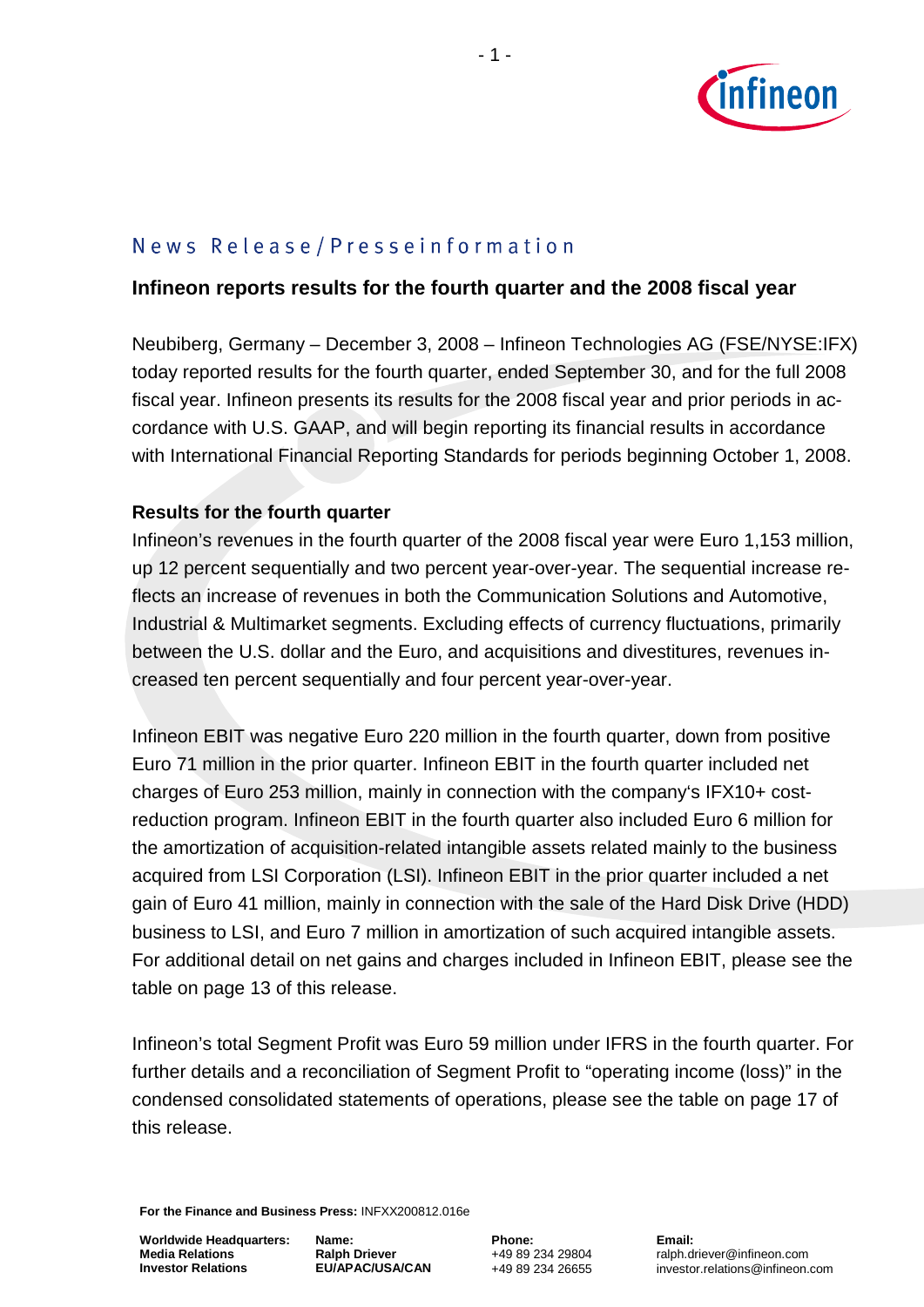Net loss from continuing operations for the fourth quarter was Euro 244 million, resulting in basic and diluted loss per share from continuing operations of Euro 0.33. For the third quarter, net income from continuing operations was Euro 45 million, and basic and diluted earnings per share from continuing operations were Euro 0.06.

The net loss from discontinued operations was Euro 519 million for the fourth quarter. Basic and diluted loss per share from discontinued operations was Euro 0.69.

For the fourth quarter, Infineon reported group net loss of Euro 763 million, and basic and diluted loss per share of Euro 1.02.

# **Results for the 2008 fiscal year**

Infineon's revenues in the full 2008 fiscal year were Euro 4,321 million compared to Euro 4,074 million in the prior year. Infineon EBIT was negative Euro 48 million in the 2008 fiscal year, compared to positive Euro 37 million in the 2007 fiscal year. Infineon EBIT in the 2008 fiscal year included net charges of Euro 209 million compared to net charges of Euro 42 million in the prior year. Infineon EBIT in the 2008 fiscal year also included Euro 41 million, mostly for the amortization of acquisition-related intangible assets related mainly to the business acquired from LSI.

Net loss from continuing operations for the full 2008 fiscal year was Euro 135 million, resulting in basic and diluted loss per share from continuing operations of Euro 0.18. For the 2007 fiscal year, net loss from continuing operations was Euro 37 million, and basic and diluted loss per share from continuing operations was Euro 0.05.

The net loss from discontinued operations, net of tax, was Euro 2,987 million for the 2008 fiscal year. This loss included Infineon's share in Qimonda's net loss, as well as Euro 1,303 million from the write-down of Qimonda to its net realizable value less costs to sell. Basic and diluted loss per share from discontinued operations was Euro 3.98.

For the 2008 fiscal year, Infineon reported group net loss of Euro 3,122 million, and basic and diluted loss per share of Euro 4.16, compared to group net loss of Euro 368 million for the 2007 fiscal year, and basic and diluted loss per share of Euro 0.49.

From March 31, 2008, the financial reports of Infineon focus on the continuing operations of the company. As a result of management's commitment to a plan of disposal of the company's interest in Qimonda, the assets and liabilities of Qimonda have been reclassified as held for disposal in the condensed consolidated balance sheets, and the

**For the Finance and Business Press:** INFXX200812.016e

**Name: Ralph Driever EU/APAC/USA/CAN** **Phone:** +49 89 234 29804 +49 89 234 26655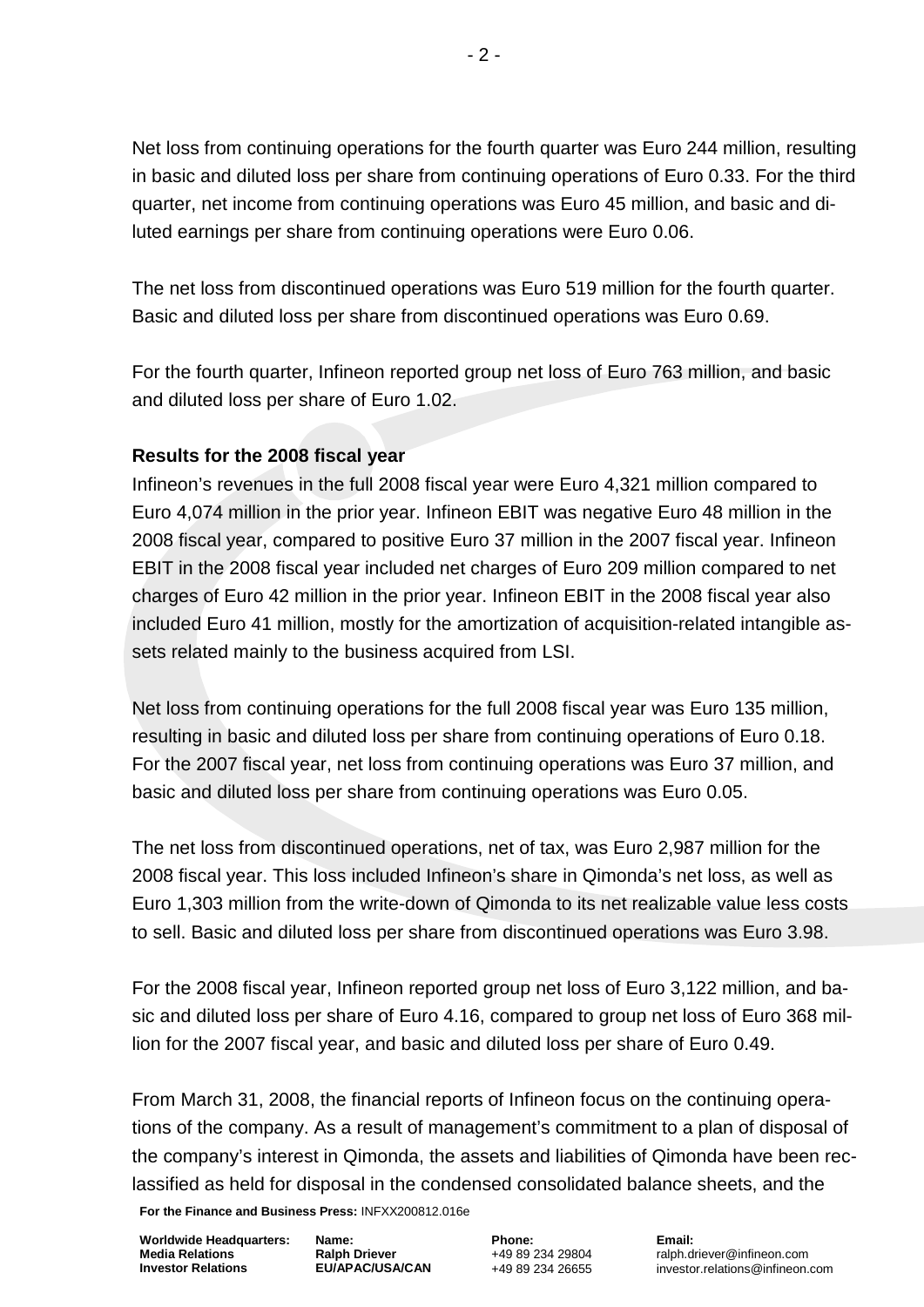individual line items in the condensed consolidated statements of operations reflect the results of Infineon's segments excluding Qimonda. The results of operations of Qimonda are reported in one line item titled "Income (loss) from discontinued operations, net of tax". In addition, earnings per share as well as the statements of cash flows differentiate between "continuing" and "discontinued" operations.

# **Infineon's outlook for the first quarter of the 2009 fiscal year**

Infineon introduced International Financial Reporting Standards (IFRS) as accounting standards for Infineon effective October 1, 2008. While the company is reporting fourth quarter results under United States Generally Accepted Accounting Standards (U.S. GAAP), the guidance for the first quarter of the 2009 fiscal year and the overall 2009 fiscal year included in this news release is in accordance with IFRS. With the publication of the results for the first quarter of the 2009 fiscal year onwards, Infineon will apply IFRS only. For ease of comparison, 2009 forecasts under IFRS presented in this release are compared to 2008 fiscal year results as reported under IFRS, rather than U.S. GAAP.

In line with the company's goal of increased efficiency, Infineon has re-organized the company along its target markets effective October 1, 2008. As a result, Infineon now operates through five operating segments: Automotive, Industrial & Multimarket, Chip Card & Security, Wireless Solutions, and Wireline Communications.

From October 1, 2008, Infineon's Management Board uses Segment Profit to assess the operating performance of the company's reportable segments and as a basis for allocating resources among the segments. For further details and a reconciliation of Segment Profit to "operating income (loss)" in the condensed consolidated statements of operations, please see the table on page 17 of this release.

The global financial crisis and general slow-down in the world economy are having a severe impact on demand in all of Infineon's target markets, leading to a decrease in revenues in its five operating segments in the first quarter of the 2009 fiscal year. The company expects revenues from its continuing operations in the first quarter of the 2009 fiscal year to decrease by approximately 30 percent compared to the prior quarter, mainly driven by revenue decreases in the Automotive, Wireless Solutions, and Industrial & Multimarket segments. Revenues in the Automotive and Industrial & Multimarket segments are expected to decrease compared to the fourth quarter of the 2008 fiscal year, reflecting a worsening global recession, significant production cuts in the automotive markets worldwide, inventory reductions throughout the supply chain, and a general

**For the Finance and Business Press:** INFXX200812.016e

**Worldwide Headquarters: Media Relations Investor Relations**

**Name: Ralph Driever EU/APAC/USA/CAN** **Phone:** +49 89 234 29804 +49 89 234 26655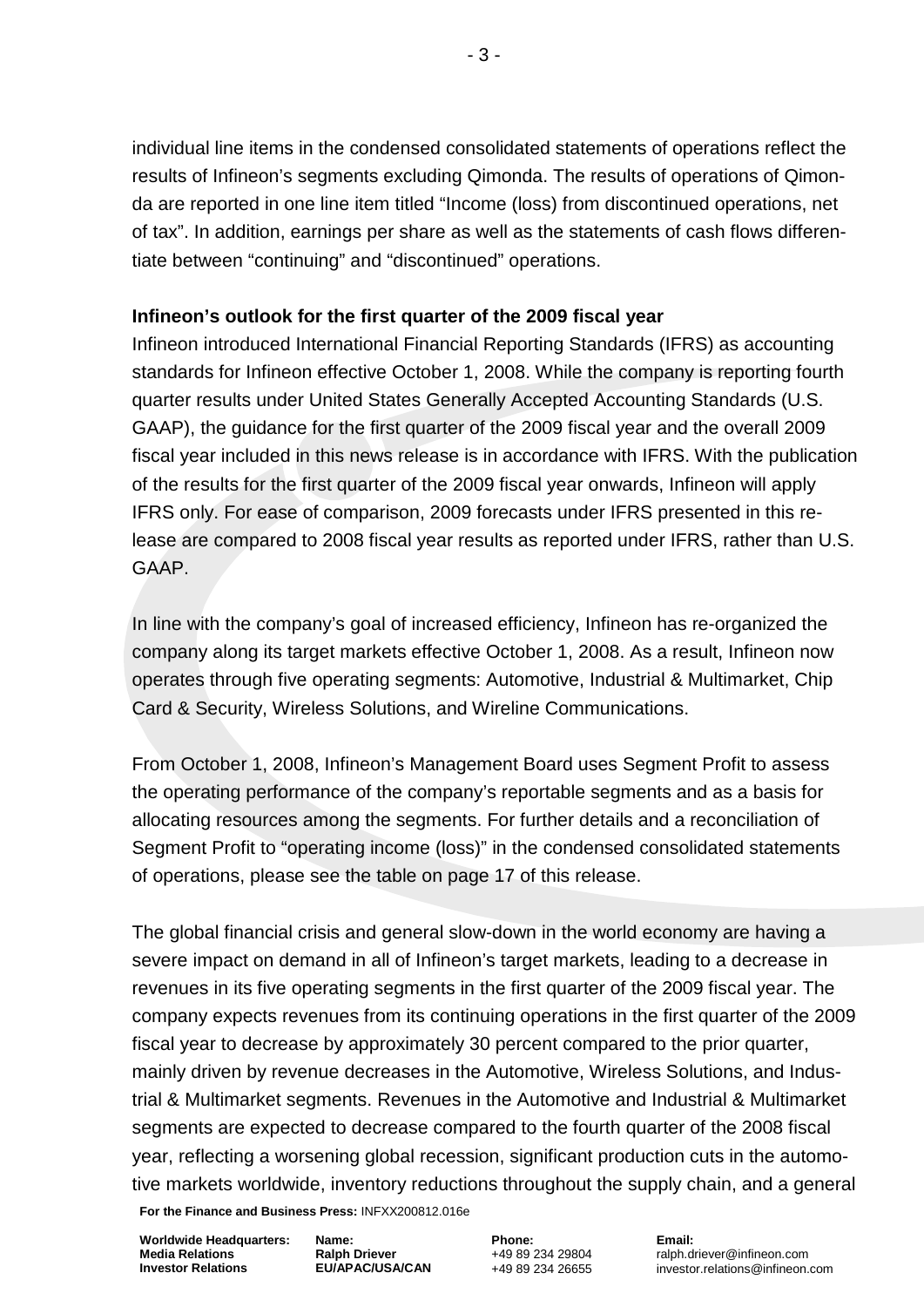global weakening in demand. Revenues in the Wireless Solutions segment are anticipated to be strongly negatively impacted by the weakening of global demand and, in addition, by a reduction in demand at one specific customer.

Infineon anticipates that total Segment Profit under IFRS in the first quarter of the 2009 fiscal year will decrease significantly compared to the total Segment Profit of Euro 59 million under IFRS in the fourth quarter of the 2008 fiscal year, mainly due to the sharp revenue decrease, low capacity utilization and a final quarter of temporarily higher costs, as shipments of DRAM wafers out of Infineon's 200-millimeter wafer facility in Dresden, Germany, to Qimonda have come to an end in the third quarter. Total Segment Profit margin is expected to be a negative mid-to-high teens percentage.

# **Infineon's outlook for the 2009 fiscal year**

For the 2009 fiscal year, visibility is very limited. Infineon believes that a significant decline in global semiconductor revenues from 2008 levels cannot be ruled out. Based on the current forecast, the company expects total revenues for Infineon in the 2009 fiscal year to decrease by at least 15 percent compared to the 2008 fiscal year. The yearover-year decrease is expected to be driven in particular by the Automotive segment. In addition, significant revenue decreases are also anticipated in the Industrial & Multimarket, Chip Card & Security, and Wireline Communications segments due to the general global weakening in demand. The year-over year decrease is expected to be least severe in the Wireless Solutions segment, mainly due to ongoing gains in market share. In the Industrial & Multimarket segment, revenues are anticipated to be impacted by the disposal of the HDD business in the 2008 fiscal year.

The sharp decreases in revenue in combination with idle capacity costs caused by low capacity utilization are expected to lead to a significant decrease in Infineon's total Segment Profit in the 2009 fiscal year compared to total Segment Profit of Euro 258 million for the 2008 fiscal year. The company expects total Segment Profit for the 2009 fiscal year to be negative.

# **ALTIS**

In August 2007, Infineon and International Business Machines Corporation signed an agreement to divest their respective shares in the joint venture ALTIS, a manufacturing facility in Essonnes, France, via a sale to Advanced Electronic Systems AG (AES). As of September 30, 2008, negotiations with AES have not progressed as previously anticipated and could not be completed. Despite the fact that negotiations are ongoing with an additional party, the outcome of these negotiations is uncertain. As a result, In-

**For the Finance and Business Press:** INFXX200812.016e

**Worldwide Headquarters: Media Relations Investor Relations**

**Name: Ralph Driever EU/APAC/USA/CAN** **Phone:** +49 89 234 29804 +49 89 234 26655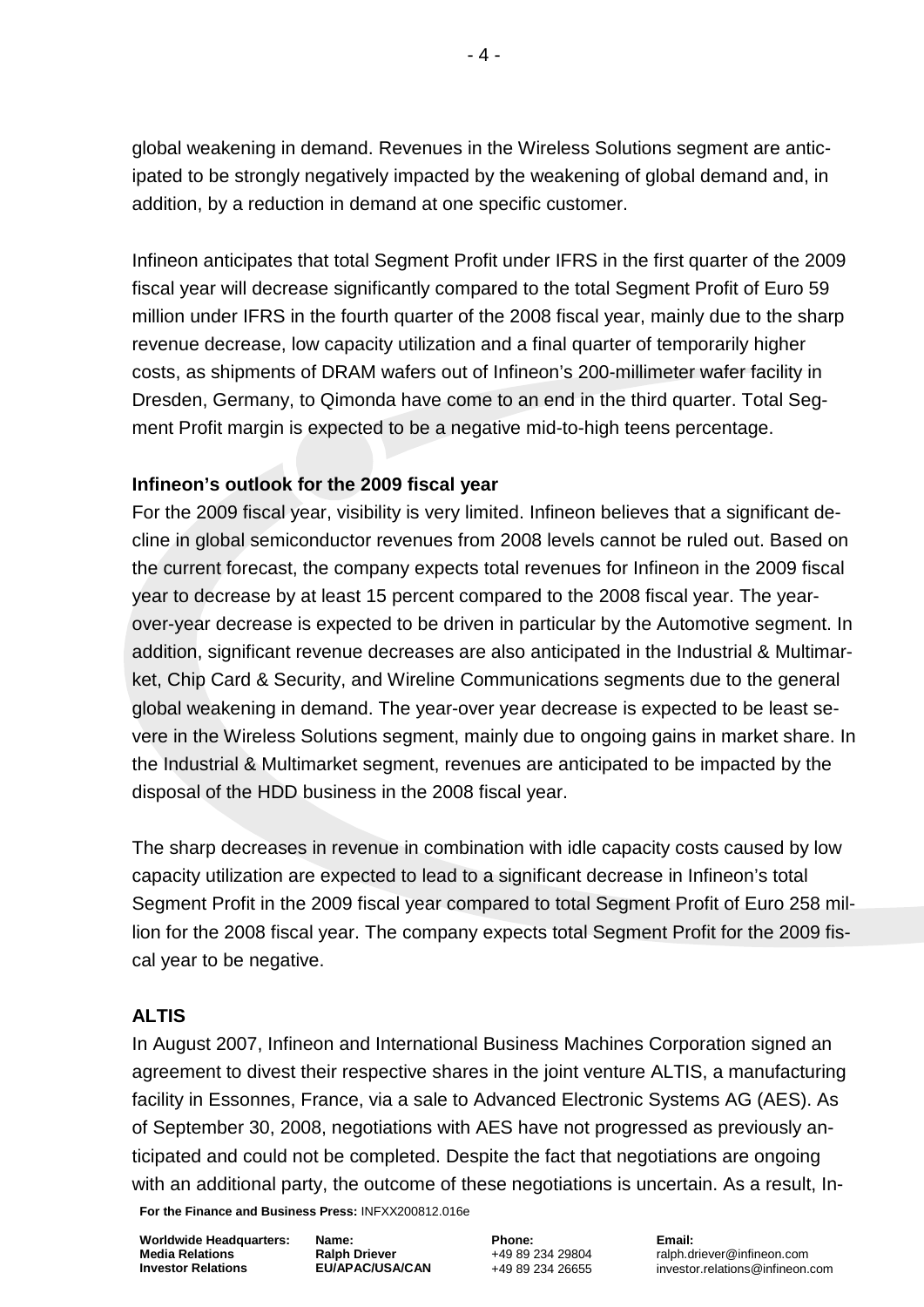fineon reclassified related assets and liabilities previously classified as held-for-sale into held-and-used in the consolidated balance sheet as of September 30, 2008, resulting in net charges of Euro 59 million.

# **Qimonda**

In order to address the ongoing adverse market conditions in the memory products industry and to better enable it to meet its current obligations in the short term, Qimonda has intensively explored operational and strategic alternatives to raise and conserve cash. In furtherance of these goals, in October 2008 Qimonda announced a global restructuring and cost-reduction program that is intended to reposition Qimonda in the market and substantially increase its efficiencies through a wide-ranging realignment of its business. As a part of this program, in the first quarter of the 2009 fiscal year Qimonda sold its 35.6 percent interest in Inotera Memories Inc. to Micron Technology, Inc. for U.S. dollar 400 million in cash. This transaction closed in November 2008. Qimonda has announced that it intends to use the proceeds from this sale to fund its operations in the short-term.

The net book value of the Qimonda disposal group in Infineon's condensed consolidated balance sheet as of September 30, 2008 has been recorded at the estimated fair value less costs to sell of Qimonda. Under IFRS, upon disposal of its interest in Qimonda, the company would also realize losses related to unrecognized currency translation effects for the Qimonda disposal group which are recorded in equity. As of September 30, 2008, the amount of such losses recorded in shareholders' equity under IFRS totalled Euro 187 million.

Infineon continues to seek to dispose of its remaining interest in Qimonda. There can be no assurance that Infineon will be successful in this regard, or that Qimonda's ongoing operational and strategic efforts will be successful in generating adequate cash or result in desired operational efficiencies and cash savings. In the event that Qimonda were to be unable to meet its obligation, Infineon may be exposed to certain significant liabilities related to the Qimonda business, including pending antitrust and securities law claims, the potential repayment of governmental subsidies received, and employee-related contingencies.

With the Qimonda shares trading at current price levels, Infineon believes that the distribution of Qimonda shares by way of a dividend in kind to Infineon shareholders is no longer practicable while, at the same time, bearing administrative costs disproportionate to the value of the shares. The company therefore is no longer considering a dividend in

**For the Finance and Business Press:** INFXX200812.016e

**Worldwide Headquarters: Media Relations Investor Relations**

**Name: Ralph Driever EU/APAC/USA/CAN** **Phone:** +49 89 234 29804 +49 89 234 26655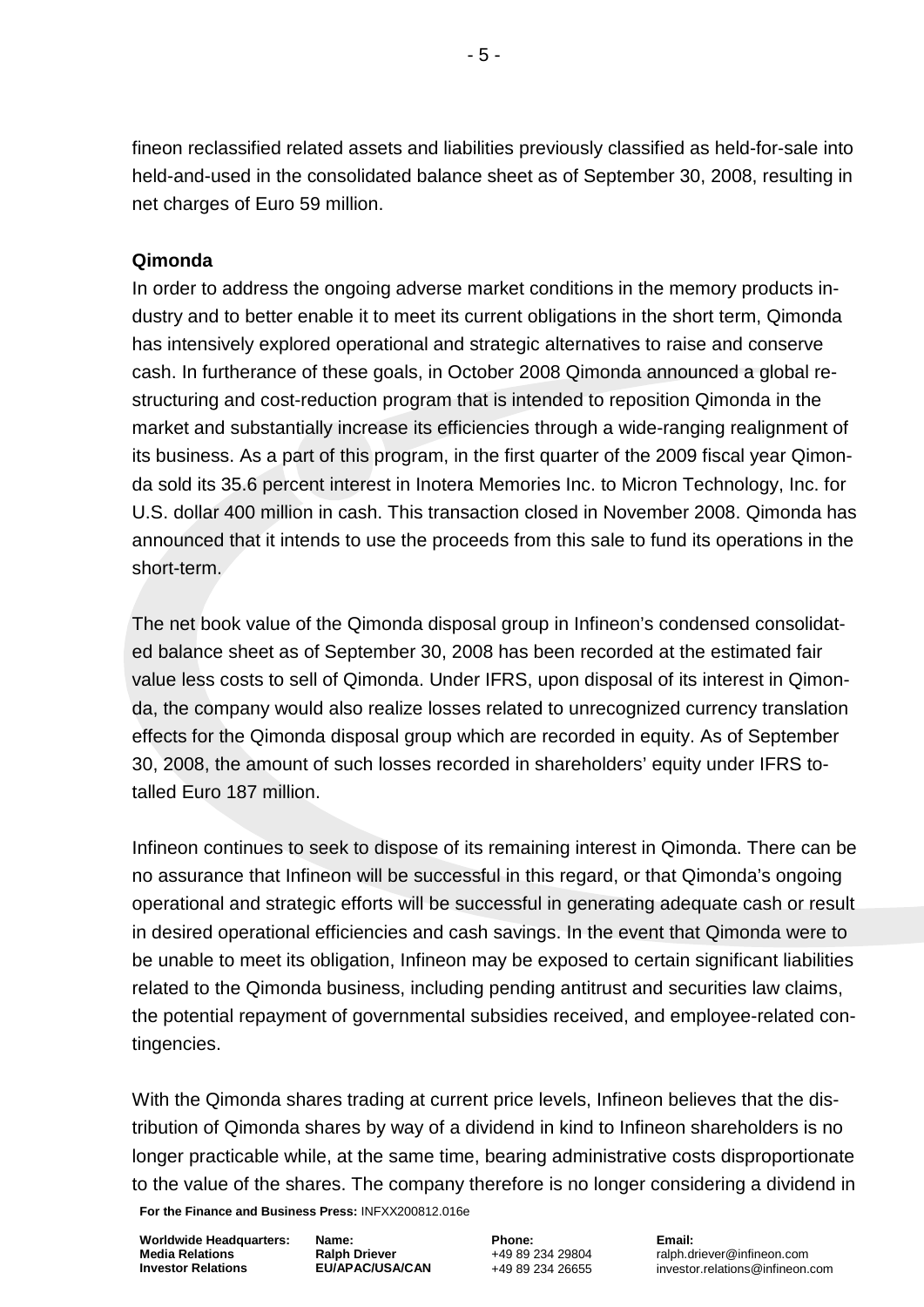kind and continues to focus its efforts on a transaction with a partner. There can be no assurance that Infineon's plan to further reduce its interest in Qimonda will be successful or that Infineon will arrive at a minority shareholding in Qimonda by about the time of the 2009 Annual General Meeting.

#### **Infineon's IFX10+ cost-reduction program**

To address rising risks in the market environment and adverse currency trends, Infineon implemented its IFX10+ cost-reduction program in the third quarter of the 2008 fiscal year. In the fourth quarter, the company made good progress in the areas defined under IFX10+. Over the course of the fourth quarter, Infineon sold its Bulk Acoustic Wave ("BAW") filters business to Avago and realized significant reductions in cost of materials as well as improved processes in the manufacturing arena. In addition, the company has reached agreements regarding or has already effected the separation with respect to approximately three-quarters of the announced workforce reduction by the end of October 2008. Under U.S. GAAP, a total of Euro 166 million in expenses related to IFX10+ was incurred in the fourth quarter of the 2008 fiscal year. In response to the dramatic weakening of the global market since August 2008, the company has identified very substantial additional savings, primarily in operating expenses, beyond the originally announced annualized savings of at least Euro 200 million by the end of the 2009 fiscal year. These additional savings, however, are likely to be more than completely offset by the simultaneous decline in Infineon's revenue expectations versus original plans. The increase in idle cost caused by the drop in capacity utilization of Infineon's manufacturing sites also contributes negatively. Infineon cannot rule out the possibility of incurring additional expenses or recording additional charges in the future in connection with IFX10+ or similar measures.

"Our achievements in the fourth quarter were satisfactory in light of the extraordinary developments in the world economy and in our markets. We are, however, concerned about the prospects for the quarters to come. The financial crisis and economic slowdown have already impacted the worldwide semiconductor market, which is reflected in significantly weakened demand in all of our target markets", said Peter Bauer, CEO of Infineon Technologies AG. "With our IFX10+ program in place, we had begun to optimize our business operations before the economic slow-down started. During the downturn, we will focus on maintaining our excellent customer relationships and product portfolio and on managing our cash flows smartly. This will help to position us for improved competitiveness and rising profitability when economic growth resumes."

**For the Finance and Business Press:** INFXX200812.016e

**Worldwide Headquarters: Media Relations Investor Relations**

**Name: Ralph Driever EU/APAC/USA/CAN** **Phone:** +49 89 234 29804 +49 89 234 26655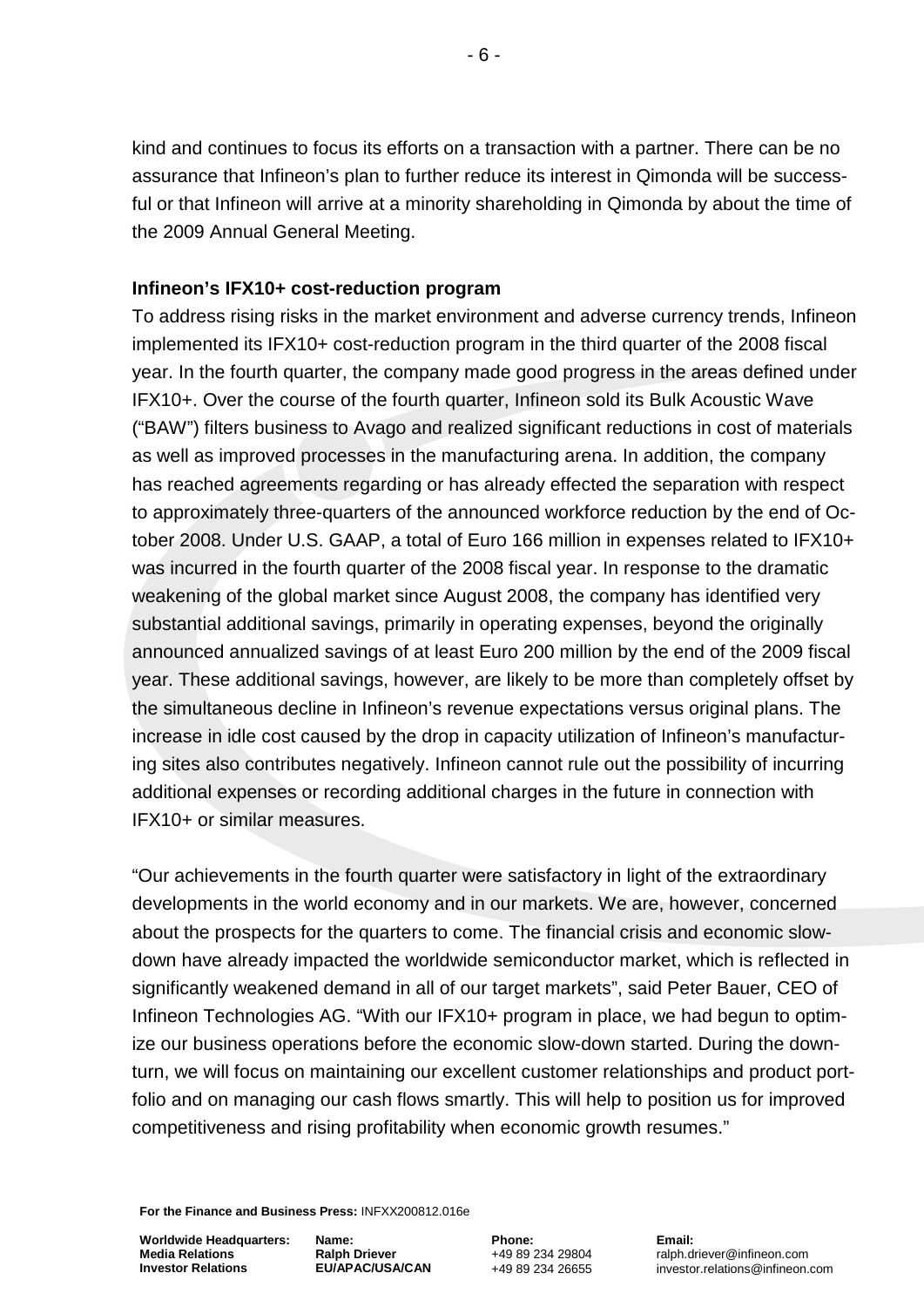

#### **Segments' fourth quarter performance**



#### Automotive, Industrial & Multimarket (AIM)

In the fourth quarter of the 2008 fiscal year, the Automotive, Industrial & Multimarket segment reported revenues of Euro 767 million, up eight percent sequentially and down six percent year-over-year. The sequential increase was mainly due to the seasonal pattern in the company's industrial business. Excluding the effects of currency fluctuations, primarily between the U.S. dollar and the Euro, and acquisitions and divestitures, segment revenues increased five percent sequentially and decreased one percent yearover-year. Segment EBIT was Euro 47 million compared to Euro 106 million in the third quarter. Included in the segment's EBIT for the fourth quarter were net charges of Euro 25 million, primarily from impairments of assets. Segment EBIT in the prior quarter included a net gain of Euro 43 million, primarily resulting from the sale of the HDD business to LSI.

Results in the Automotive business were stable compared to the prior quarter, as solid demand in the Asian automotive market offset further declines at U.S. car manufacturers and the start of a weakening of the car business in Europe. In the Industrial & Multimarket business, results increased strongly compared to the prior quarter, mainly due to seasonally strong demand for both low- and high-voltage MOSFETs in consumer, computing, and telecom products. Demand for high-power products remained strong. Revenues in the Security & ASICs business increased strongly compared to the third quarter, due to seasonality in the ASIC business and stable demand for Chip Card applications.

**For the Finance and Business Press:** INFXX200812.016e

**Worldwide Headquarters: Media Relations Investor Relations**

**Name: Ralph Driever EU/APAC/USA/CAN** **Phone:** +49 89 234 29804 +49 89 234 26655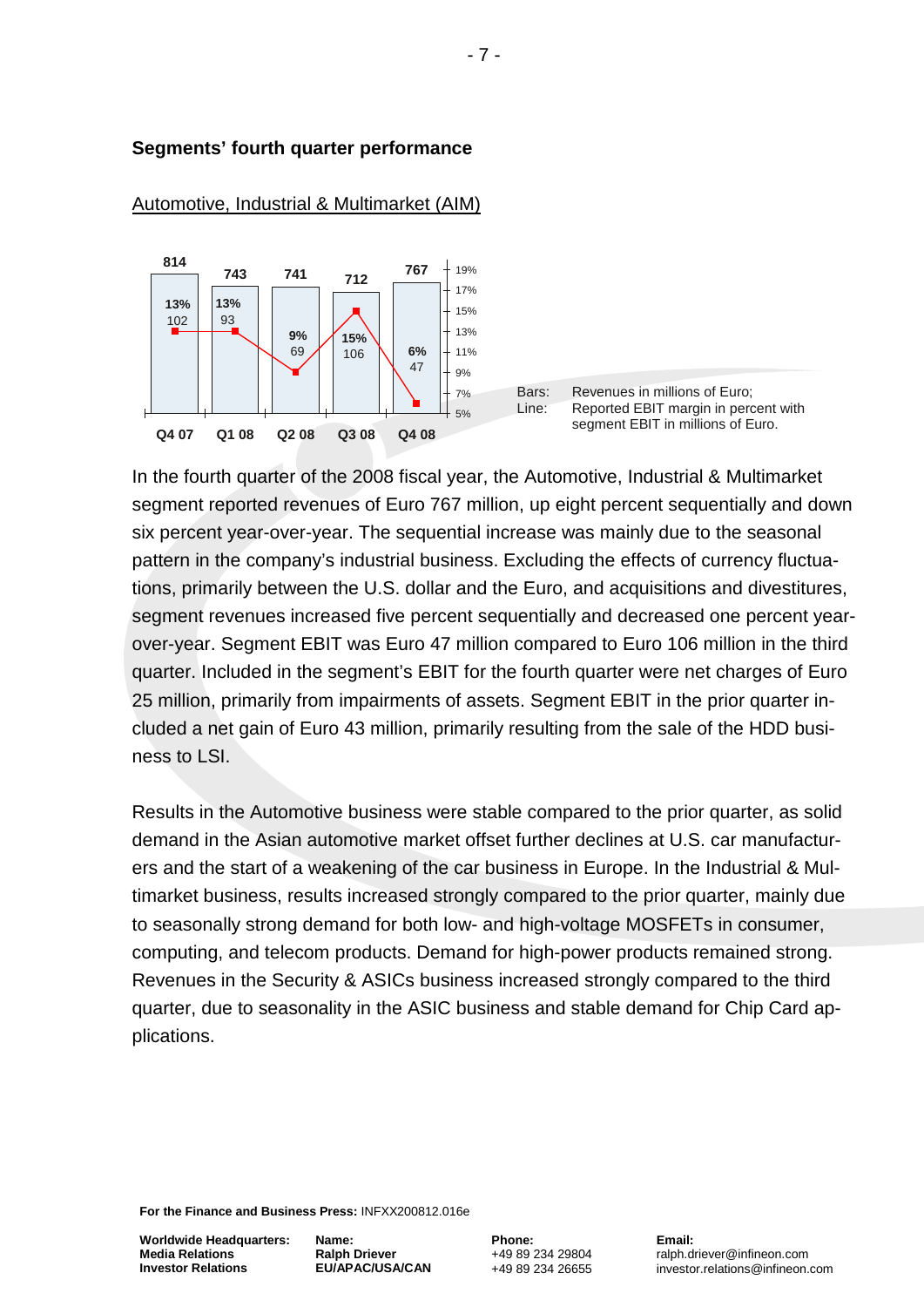

#### Communication Solutions (COM)



In the fourth quarter of the 2008 fiscal year, revenues in the Communication Solutions segment were Euro 389 million, up 24 percent compared to the prior quarter and up 22 percent year-over-year. The stronger than expected sequential revenue increase was due to seasonal strength and better than anticipated demand from an HSDPA customer. Excluding the effects of currency fluctuations, primarily between the U.S. dollar and the Euro, and the contributions from the mobile phone business acquired from LSI and the DSL CPE activities acquired from Texas Instruments, segment revenues increased 25 percent sequentially and 15 percent year-over-year. Segment EBIT for the fourth quarter improved to negative Euro 3 million, up from negative Euro 30 million in the prior quarter. Included in the fourth quarter segment EBIT was a net gain of Euro 5 million, mainly in connection with the sale of the BAW filter business to Avago in August 2008. Third quarter segment EBIT did not include any significant net gains or charges. Included in the segment EBIT for the fourth quarter was amortization of acquired intangible assets of Euro 5 million relating mainly to the mobile phone business acquired from LSI, compared to Euro 7 million for the third quarter.

Revenues in the wireless business increased significantly compared to the third quarter, mainly due to continued ramp-ups of the HSDPA mobile phone platform. Results in the broadband business decreased slightly, driven by the weakening market environment.

|                                 | 3 months ended |                                             |      |                 |  |  |  |  |
|---------------------------------|----------------|---------------------------------------------|------|-----------------|--|--|--|--|
| <b>Revenue in Euro million</b>  | Sep 30, 07     | Dec 31, 07 Mar 31, 08 Jun 30, 08 Sep 30, 08 |      |                 |  |  |  |  |
| <b>Other Operating Segments</b> | 45             | 38                                          | 39   | 15 <sub>1</sub> |  |  |  |  |
| Corporate and Eliminations      | (50)           | (47)                                        | (33) |                 |  |  |  |  |

|  | Other Operating Segments / Corporate and Eliminations |  |  |  |
|--|-------------------------------------------------------|--|--|--|
|--|-------------------------------------------------------|--|--|--|

|                                 | 3 months ended |      |                                             |     |       |  |  |  |
|---------------------------------|----------------|------|---------------------------------------------|-----|-------|--|--|--|
| Infineon EBIT in Euro million   | Sep 30, 07     |      | Dec 31, 07 Mar 31, 08 Jun 30, 08 Sep 30, 08 |     |       |  |  |  |
| <b>Other Operating Segments</b> |                | (4)  |                                             |     |       |  |  |  |
| Corporate and Eliminations      | 26             | (13) | <b>Δ</b> )                                  | (6) | (264) |  |  |  |

**For the Finance and Business Press:** INFXX200812.016e

**Worldwide Headquarters: Media Relations Investor Relations**

**Name: Ralph Driever EU/APAC/USA/CAN** **Phone:** +49 89 234 29804 +49 89 234 26655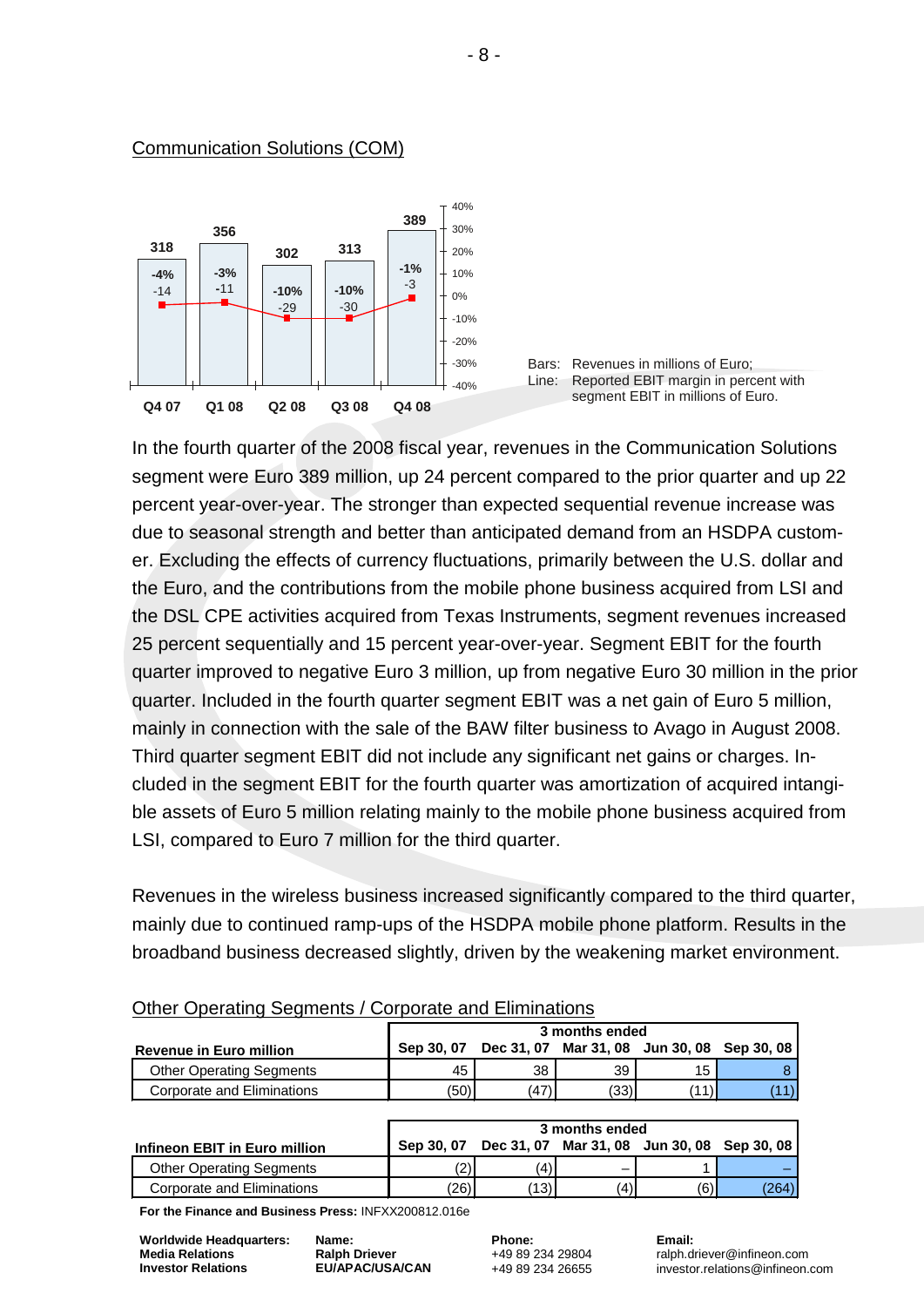EBIT in Other Operating Segments and Corporate and Eliminations in the fourth quarter included net charges of Euro 233 million, including Euro 166 million in connection with the company's IFX10+ cost-reduction program and Euro 59 million in connection with the reclassification of ALTIS. In the third quarter, EBIT in these segments did not include any significant net gains or charges.

## Qimonda

In preparation for the ultimate disposal of Qimonda AG, Infineon has reclassified the assets and liabilities of Qimonda as held for disposal in its condensed consolidated balance sheets effective as of March 31, 2008. With this decision, the individual line items in the condensed consolidated statements of operations on page 11 of this release reflect Infineon's continuing operations without Qimonda. All results relating to Qimonda are reported in the line item "Income (loss) from discontinued operations, net of tax".

For the fourth quarter, the net loss from discontinued operations was Euro 519 million. Basic and diluted loss per share from discontinued operations was Euro 0.69 for the fourth quarter. Infineon's beneficial ownership interest in Qimonda as of September 30, 2008 was 77.5 percent.

Major business highlights of Infineon's segments in the fourth quarter of the 2008 fiscal year can be found in this document after the financial tables.

# **All figures are preliminary and unaudited.**

**For the Finance and Business Press:** INFXX200812.016e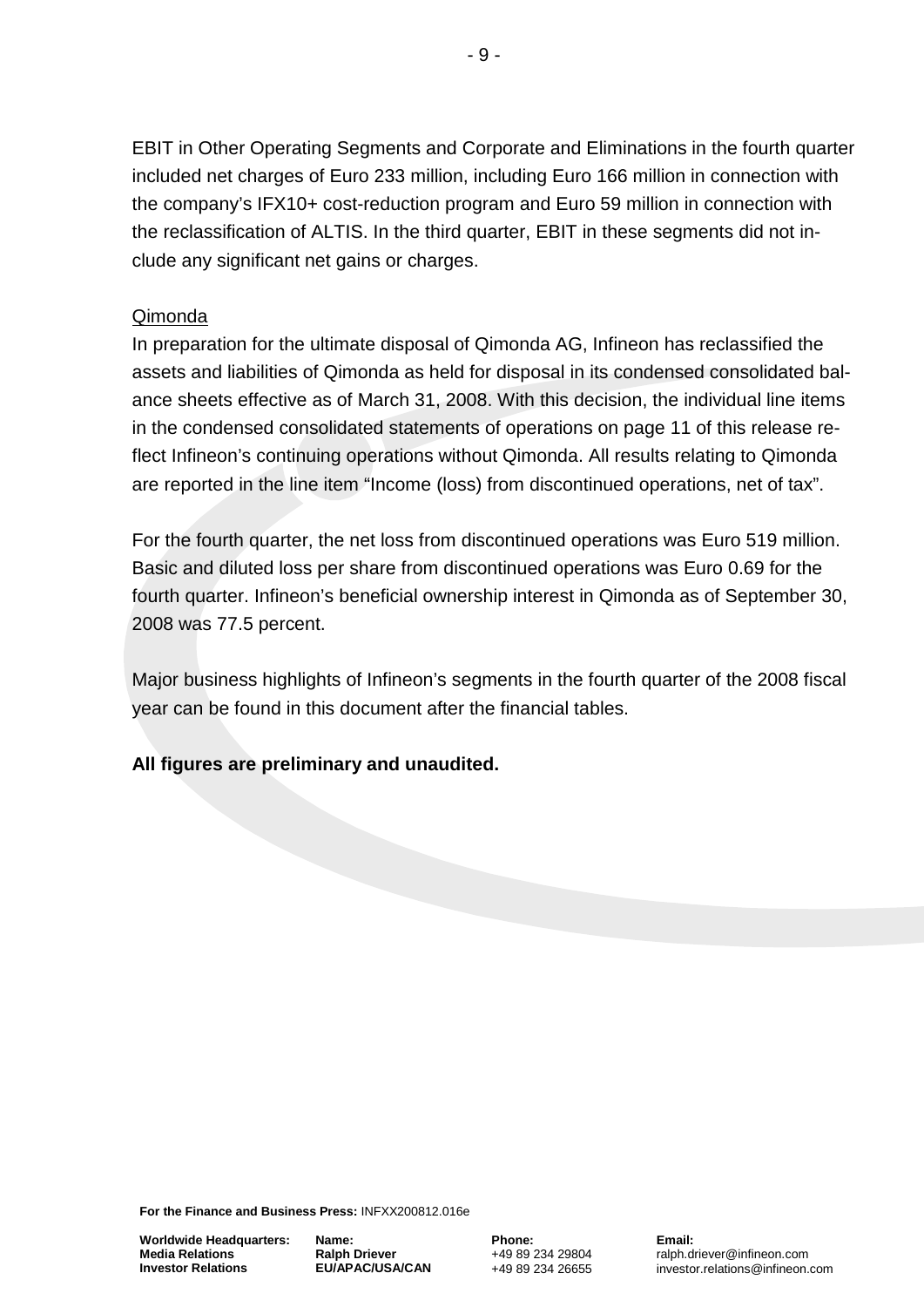# **Analyst telephone and press conferences**

Infineon Technologies AG will conduct a telephone conference (in English only) with analysts and investors on December 3, 2008, at 10:00 a.m. Central European Time (CET), 4:00 a.m. Eastern Standard Time (U.S. EST), to discuss operating performance during the fourth quarter of the 2008 fiscal year. In addition, the Infineon Management Board will host a press conference with the media at 11:30 a.m. (CET), 5:30 a.m. (U.S. EST). It can be followed in German and English over the Internet. Both conferences will be available live and for download on the Infineon web site at [http://corporate.infineon.com.](http://corporate.infineon.com/)

#### **IFX financial and trade fair calendar** (\*preliminary date)

- ▶ Feb 6, 2009<sup>\*</sup> Earnings Release for the First Quarter of the 2009 Fiscal Year
- Feb 12, 2009\* 2009 Annual General Meeting of Shareholders
- ▶ Feb 17, 2009<sup>\*</sup> Analyst Presentation at the Mobile World Congress in Barcelona
- Apr 30, 2009\* Earnings Release for the Second Quarter of the 2009 Fiscal Year
- Jul 29, 2009\* Earnings Release for the Third Quarter of the 2009 Fiscal Year
- ▶ Nov 19, 2009\* Earnings Release for the Fourth Quarter and Full 2009 Fiscal Year

# **New in the IFX pod cast section at** [www.infineon.com/podcast](http://www.infineon.com/podcast)

- Environmental Protection at Infineon
- $\triangleright$  Safe batteries thanks to intelligent encryption
- $\triangleright$  Increased safety by active Seatbelts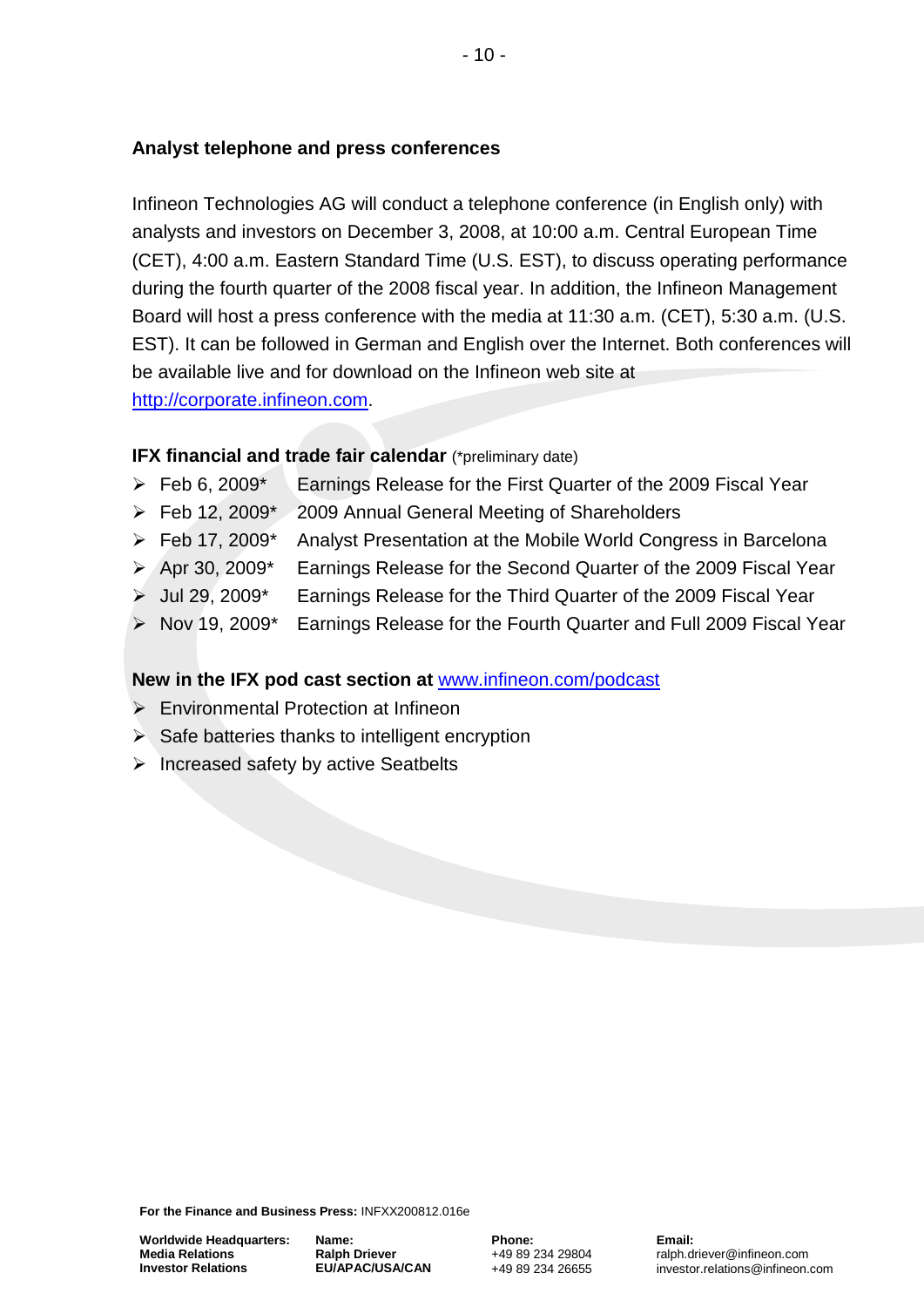#### **FINANCIAL INFORMATION**

According to U.S. GAAP – Preliminary and Unaudited

## **Condensed Consolidated Statements of Operations**

(According to U.S. GAAP – Preliminary and Unaudited)

|                                                                 |            | 3 months ended |            |            |            |  |
|-----------------------------------------------------------------|------------|----------------|------------|------------|------------|--|
| in Euro million                                                 | Sep 30, 07 | Jun 30, 08     | Sep 30, 08 | Sep 30, 07 | Sep 30, 08 |  |
| Revenue                                                         | 1,127      | 1,029          | 1,153      | 4,074      | 4,321      |  |
| Cost of goods sold                                              | (721)      | (666)          | (775)      | (2.702)    | (2,823)    |  |
| <b>Gross profit</b>                                             | 406        | 363            | 378        | 1,372      | 1,498      |  |
| Research and development expenses                               | (191)      | (181)          | (187)      | (768)      | (755)      |  |
| Selling, general and administrative expenses                    | (135)      | (145)          | (151)      | (500)      | (569)      |  |
| Restructuring charges                                           | (3)        | (2)            | (170)      | (45)       | (181)      |  |
| Other operating income (expense), net                           | (2)        | 43             | (118)      | 20         | (43)       |  |
| Operating income (loss)                                         | 75         | 78             | (248)      | 79         | (50)       |  |
| Interest income (expense), net                                  | (7)        | (12)           |            | (40)       | (26)       |  |
| Equity in earnings of associated companies                      |            |                |            |            | 4          |  |
| Other non-operating income (expense), net                       | (7)        | (1)            | (11)       |            | (16)       |  |
| Minority interests                                              | (8)        | (7)            | 38         | (14)       | 14         |  |
| Income (loss) before income taxes, discontinued operations, and |            |                |            |            |            |  |
| extraordinary loss                                              | 53         | 59             | (218)      | 32         | (74)       |  |
| Income tax expense                                              | (25)       | (14)           | (26)       | (69)       | (61)       |  |
| Income (loss) from continuing operations                        | 28         | 45             | (244)      | (37)       | (135)      |  |
| Loss from discontinued operations, net of tax                   | (308)      | (637)          | (519)      | (296)      | (2,987)    |  |
| Loss before extraordinary loss                                  | (280)      | (592)          | (763)      | (333)      | (3, 122)   |  |
| Extraordinary loss, net of tax                                  |            |                |            | (35)       |            |  |
| <b>Net loss</b>                                                 | (280)      | (592)          | (763)      | (368)      | (3, 122)   |  |

**Basic and diluted earnings (loss) per share (in Euro)\*:**

| <b>Shares in million</b>                                                            |        |                          |        |        |        |
|-------------------------------------------------------------------------------------|--------|--------------------------|--------|--------|--------|
| Weighted average shares outstanding - basic and diluted                             | 749    | 750                      | 750    | 749    | 750    |
| Basic and diluted earnings (loss) per share from continuing operations (in Euro)    | 0.04   | 0.06                     | (0.33) | (0.05) | (0.18) |
| Basic and diluted loss per share from discontinued operations, net of tax (in Euro) | (0.41) | (0.85)                   | (0.69) | (0.40) | (3.98) |
| Basic and diluted loss per share from extraordinary loss, net of tax (in Euro)      |        | $\overline{\phantom{0}}$ |        | (0.04) |        |
| Basic and diluted loss per share (in Euro)                                          | (0.37) | (0.79)                   | (1.02) | (0.49) | (4.16) |

\* Quarterly earnings (loss) per share may not add up to year-to-date earnings (loss) per share due to rounding.

# **Infineon EBIT** (According to U.S. GAAP – Preliminary and Unaudited)

Infineon EBIT is defined as earnings (loss) before income (loss) from discontinued operations, net of tax, and before interest and taxes. The Company's management uses Infineon EBIT, among other measures, to establish budgets and operational goals, to manage the Company's business and to evaluate its performance. The Company reports Infineon EBIT because it believes that it provides investors with meaningful information about the operating performance of the Company and especially about the performance of its separate operating segments. Because many operating decisions, such as allocations of resources to individual projects, are made on a basis for which the effects of financing the overall business and of taxation are of marginal relevance, management finds a metric that excludes the effects of interest on financing and tax expense useful. In addition, in measuring operating performance, particularly for the purpose of making internal decisions, such as those relating to personnel matters, it is useful for management to consider a measure that excludes items over which the individuals being evaluated have minimal control, such as enterprise-level taxation and financing.

Infineon EBIT is determined as follows from the condensed consolidated statements of operations, without adjustment to the U.S. GAAP amounts presented:

|                                                 |            | 3 months ended |                       |  |            | For the years ended |
|-------------------------------------------------|------------|----------------|-----------------------|--|------------|---------------------|
| in Euro million                                 | Sep 30, 07 |                | Jun 30, 08 Sep 30, 08 |  | Sep 30, 07 | Sep 30, 08          |
| Net loss                                        | (280)      | (592)          | (763)                 |  | (368)      | (3, 122)            |
| - Loss from discontinued operations, net of tax | 308        | 637            | 519                   |  | 296        | 2,987               |
| - Income tax expense                            | 25         | 14             | 26                    |  | 69         | 61                  |
| - Interest expense (income), net                |            | 12             | (2)                   |  | 40         | 26                  |
| <b>Infineon EBIT</b>                            | 60         |                | (220)                 |  | 37         | (48)                |

**For the Finance and Business Press:** INFXX200812.016e

**Worldwide Headquarters: Media Relations Investor Relations**

**Name: Ralph Driever EU/APAC/USA/CAN** **Phone:** +49 89 234 29804 +49 89 234 26655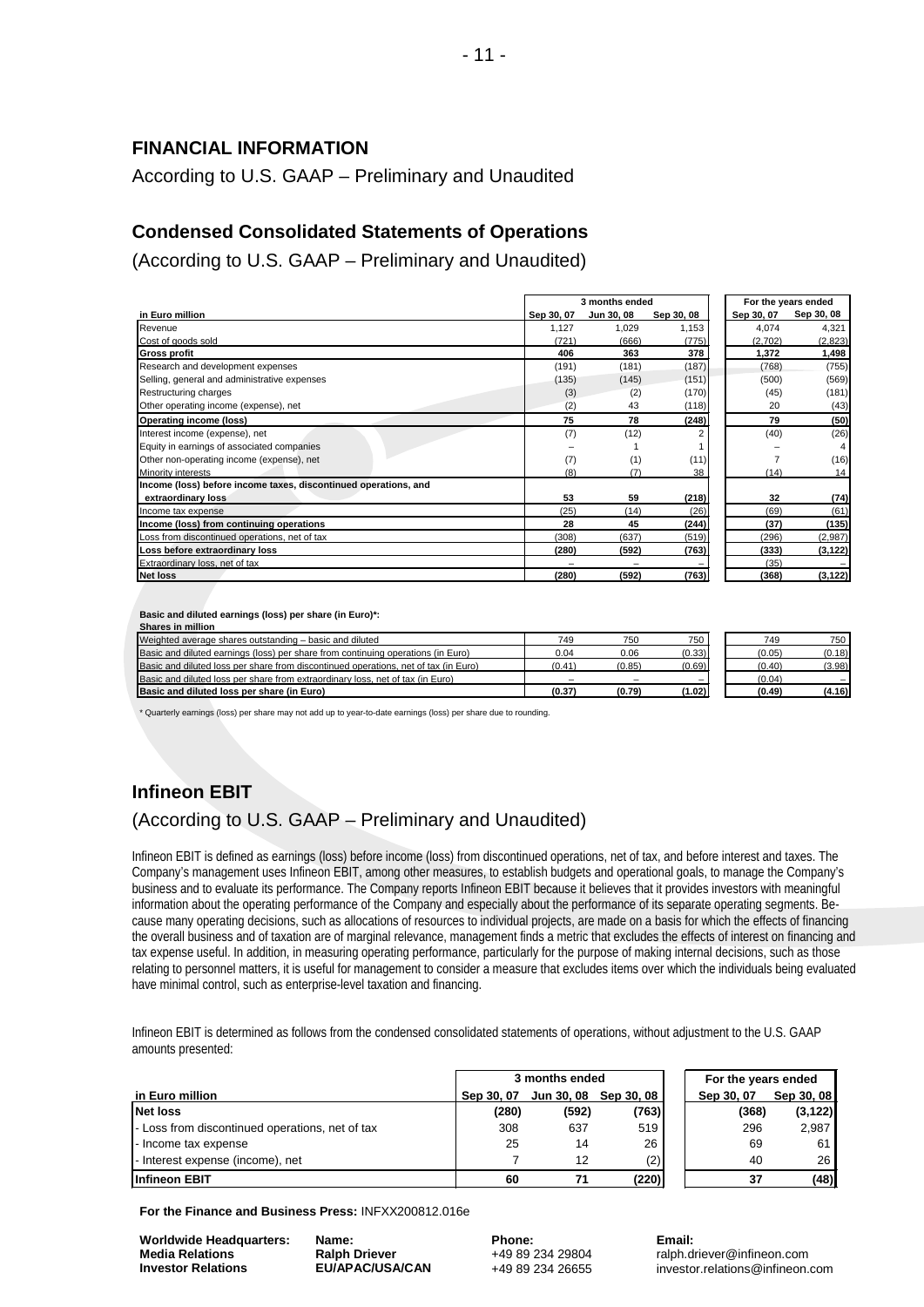#### **Segment Results**

|                                           | 3 months ended |                |              | For the years ended |                     |              |
|-------------------------------------------|----------------|----------------|--------------|---------------------|---------------------|--------------|
| <b>Revenue in Euro million</b>            | Sep 30, 07     | Sep 30, 08     | +/- in %     | Sep 30, 07          | Sep 30, 08          | $+/-$ in $%$ |
| Automotive, Industrial & Multimarket      | 814            | 767            | (6)          | 3,017               | 2,963               | (2)          |
| Communication Solutions <sup>(1)</sup>    | 318            | 389            | 22           | 1,051               | 1,360               | 29           |
| Other Operating Segments <sup>(2)</sup>   | 45             | 8              | (82)         | 219                 | 100                 | (54)         |
| Corporate and Eliminations <sup>(3)</sup> | (50)           | (11)           | 78           | (213)               | (102)               | 52           |
| Total                                     | 1,127          | 1,153          | $\mathbf{2}$ | 4,074               | 4,321               | 6            |
|                                           |                | 3 months ended |              |                     | For the years ended |              |
| Infineon EBIT in Euro million             | Sep 30, 07     | Sep 30, 08     | +/- in %     | Sep 30, 07          | Sep 30, 08          | $+/-$ in $%$ |
| Automotive, Industrial & Multimarket      | 102            | 47             | (54)         | 291                 | 315                 | 8            |
| <b>Communication Solutions</b>            | (14)           | (3)            | 79           | (165)               | (73)                | 56           |
| <b>Other Operating Segments</b>           | (2)            |                | $^{+++}$     | (12)                | (3)                 | 75           |
|                                           | (26)           | (264)          | $--$         | (77)                | (287)               |              |
| Corporate and Eliminations                |                |                |              |                     |                     |              |

(According to U.S. GAAP – Preliminary and Unaudited)

(1) Includes sales of €10 million and €1 million for the three months ended September 30, 2007 and 2008, respectively, and of €30 million and €10 million for fiscal years ended September 30, 2007 and 2008, respectively, from sales of wireless communication applications to Qimonda.

(2) Includes sales of €43 million and €1 million for the three months ended September 30, 2007 and 2008, respectively, and of €189 million and €79 million for fiscal years ended September 30, 2007 and 2008, respectively, from sales of wafers from Infineon's 200-millimeter facility in Dresden to Qimonda under a foundry agreement.

(3) Includes the elimination of sales of €53 million and €2 million for the three months ended September 30, 2007 and 2008, respectively, and of €219 million and €89 million for fiscal years ended September 30, 2007 and 2008, respectively, since these sales are not expected to be part of the Qimonda disposal plan.

|                                           | 3 months ended |                       |            |  |  |  |
|-------------------------------------------|----------------|-----------------------|------------|--|--|--|
| <b>Revenue in Euro million</b>            |                | Jun 30, 08 Sep 30, 08 | $+/-$ in % |  |  |  |
| Automotive, Industrial & Multimarket      | 712            | 767                   |            |  |  |  |
| Communication Solutions <sup>(1)</sup>    | 313            | 389                   | 24         |  |  |  |
| Other Operating Segments <sup>(2)</sup>   | 15             |                       | (47)       |  |  |  |
| Corporate and Eliminations <sup>(3)</sup> | (11)           | $^{\prime}$ 11        |            |  |  |  |
| 'otal                                     | 1.029          | .153                  |            |  |  |  |

|                                      | 3 months ended |                       |              |  |  |
|--------------------------------------|----------------|-----------------------|--------------|--|--|
| Infineon EBIT in Euro million        |                | Jun 30, 08 Sep 30, 08 | $+/-$ in $%$ |  |  |
| Automotive, Industrial & Multimarket | 106            | 47                    | (56)         |  |  |
| <b>Communication Solutions</b>       | (30)           | (3)                   | 90           |  |  |
| <b>Other Operating Segments</b>      |                |                       |              |  |  |
| Corporate and Eliminations           | '6).           | (264)                 | ---          |  |  |
| otal                                 |                | 220)                  |              |  |  |

(1) Includes sales of €1 million and €1 million for the three months ended June 30, 2008 and September 30, 2008, respectively, from sales of wireless communication applications to Qimonda.

(2) Includes sales of €8 million for the three months ended June 30, 2008 from sales of wafers from Infineon's 200-millimeter-facility in Dresden to Qimonda under a foundry agreement.

(3) Includes the elimination of sales of  $\epsilon$ 9 million and  $\epsilon$ 2 million for the three months ended June 30, 2008 and September 30, 2008, respectively, since these sales are not expected to be part of the Qimonda disposal plan.

**For the Finance and Business Press:** INFXX200812.016e

**Worldwide Headquarters: Media Relations Investor Relations**

**Name: Ralph Driever EU/APAC/USA/CAN** **Phone:** +49 89 234 29804 +49 89 234 26655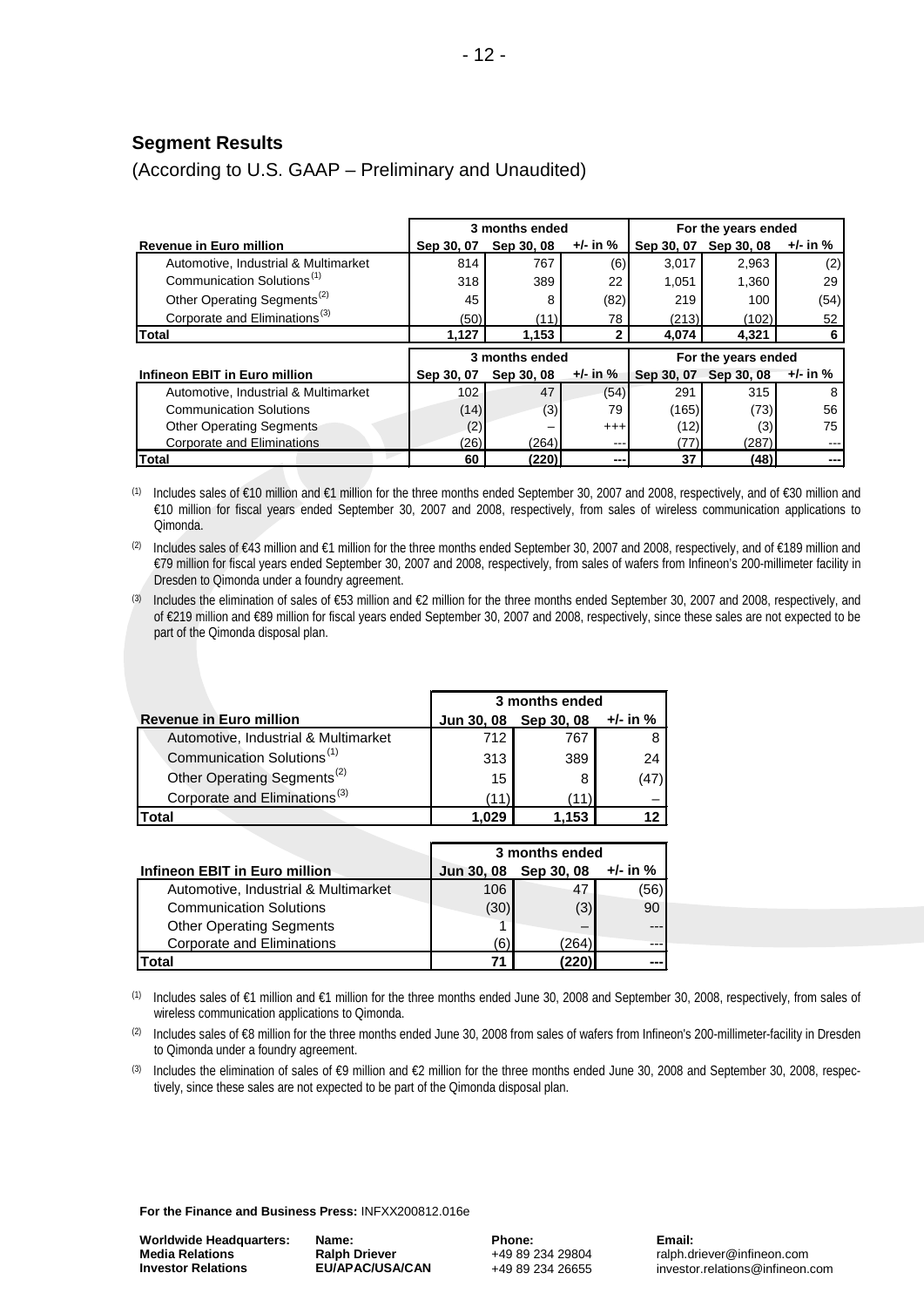#### **Infineon Net Gains and Charges**

#### (According to U.S. GAAP – Preliminary and Unaudited)

Net gains and charges for Infineon generally include asset impairments, restructuring and other related closure costs, in-process research and development write-offs, certain litigation settlement costs, and gains (losses) on sales of assets, businesses, or interests in subsidiaries, as well as other expense or income positions.

|                                                                       |            | 3 months ended        | For the years ended |            |            |
|-----------------------------------------------------------------------|------------|-----------------------|---------------------|------------|------------|
| in Euro million                                                       | Sep 30, 07 | Jun 30, 08 Sep 30, 08 |                     | Sep 30, 07 | Sep 30, 08 |
| Impairments, restructuring and other related closure costs            |            |                       | (262)               | (46)       | (275)      |
| In-process research and development write-offs                        |            |                       |                     |            | (14)       |
| Litigation settlement cost                                            |            |                       | (2)                 |            | (2)        |
| Net gains on sales of assets, businesses or interests in subsidiaries |            | 43                    |                     | 24         | 82         |
| <b>Other</b>                                                          |            |                       |                     | (20)       |            |
| Net gains (charges)                                                   | (10)       | 41                    | (253)               | (42)       | (209)      |

#### **Infineon Regional Sales Development**

|                       | For the years ended |                     |  |  |  |
|-----------------------|---------------------|---------------------|--|--|--|
| Regional sales in %   |                     | 30.9.2007 30.9.2008 |  |  |  |
| Germany               | 22%                 | 21%                 |  |  |  |
| <b>Other Europe</b>   | 22%                 | 19%                 |  |  |  |
| North America         | 14%                 | 12%                 |  |  |  |
| Asia/Pacific          | 36%                 | 42%                 |  |  |  |
| Japan                 | 5%                  | 4%                  |  |  |  |
| Other                 | 1%                  | 2%                  |  |  |  |
| <b>Total</b>          | 100%                | 100%                |  |  |  |
| <b>Europe</b>         | 44%                 | 40%                 |  |  |  |
| <b>Outside Europe</b> | 56%                 | 60%                 |  |  |  |

#### **Employees**

|                 | Sep 30, 07 | <b>June 30, 08</b> | Sep 30, 08 |
|-----------------|------------|--------------------|------------|
| <b>Infineon</b> | 29,598     | 29,356             | 29,119     |
| Qimonda         | 13.481     | 12,806             | 12,224     |
| Total           | 43.079     | 42,162             | 41,343     |

<sup>(1)</sup> As of September 30, 2007, June 30, 2008 and September 30, 2008, 5,833, 6,311 and 6,273 Infineon employees, respectively, were engaged in research and development. During the 2008 fiscal year, 570 employees joined Infineon from the businesses acquired from LSI and Primarion, whereas 415 employees left the company in connection with the formation of the Bipolar joint venture with Siemens and the disposal of the BAW filter business. During the fourth quarter of the 2008 fiscal year, no employees joined Infineon in connection with mergers or acquisitions whereas 14 employees left the company due to the disposal of the BAW filter business.

**For the Finance and Business Press:** INFXX200812.016e

**Worldwide Headquarters: Media Relations Investor Relations**

**Name: Ralph Driever EU/APAC/USA/CAN** **Phone:** +49 89 234 29804 +49 89 234 26655

 $(2)$  As of September 30, 2007, June 30, 2008 and September 30, 2008, 2,506, 2,437 and 2,091 Qimonda employees, respectively, were engaged in research and development.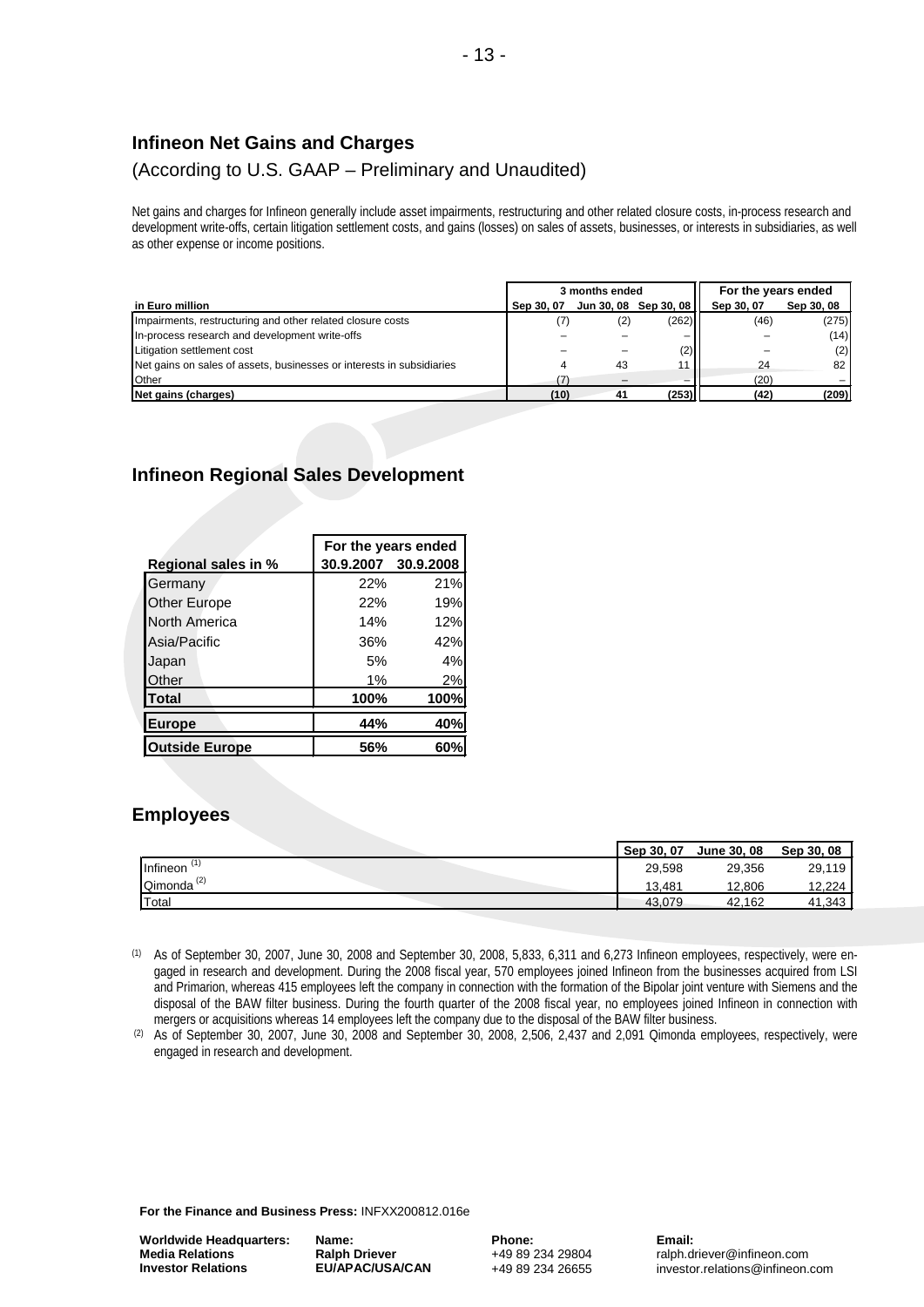# **Condensed Consolidated Balance Sheets**

(According to U.S. GAAP – Preliminary and Unaudited)

| in Euro million                        | Sep 30, 07 | Sep 30, 08 |
|----------------------------------------|------------|------------|
| <b>Assets</b>                          |            |            |
| Current assets:                        |            |            |
| Cash and cash equivalents              | 1,073      | 749        |
| Marketable securities                  | 210        | 143        |
| Trade accounts receivable, net         | 620        | 589        |
| Inventories                            | 598        | 663        |
| Deferred income taxes                  | 34         | 26         |
| Other current assets                   | 303        | 379        |
| Assets held for disposal               | 5,653      | 2,224      |
| <b>Total current assets</b>            | 8,491      | 4,773      |
| Property, plant and equipment, net     | 1,462      | 1,311      |
| Intangible assets, net                 | 89         | 362        |
| Long-term investments                  | 24         | 33         |
| <b>Restricted cash</b>                 | 77         | 77         |
| Deferred income taxes                  | 446        | 402        |
| <b>Pension assets</b>                  | 4          | 16         |
| Other assets                           | 160        | 109        |
| <b>Total assets</b>                    | 10,753     | 7,083      |
|                                        |            |            |
| in Euro million                        | Sep 30, 07 | Sep 30, 08 |
| Liabilities and shareholders' equity   |            |            |
| <b>Current liabilities:</b>            |            |            |
| Short-term debt and current maturities | 260        | 207        |
| Trade accounts payable                 | 596        | 488        |
| <b>Accrued liabilities</b>             | 379        | 410        |
| Deferred income taxes                  | 10         | 12         |
| Other current liabilities              | 326        | 435        |
| Liabilities held for disposal          | 1,897      | 2,091      |
| <b>Total current liabilities</b>       | 3,468      | 3,643      |
| Long-term debt                         | 1,149      | 1,051      |
| Pension liabilities                    | 36         | 41         |
| Deferred income taxes                  | 23         | 3          |
| Long-term accrued liabilities          | 22         | 24         |
| <b>Other liabilities</b>               | 108        | 100        |
| <b>Total liabilities</b>               | 4,806      | 4,862      |
| <b>Minority interests</b>              | 1,033      | 457        |
| <b>Total shareholders' equity</b>      | 4,914      | 1,764      |

**For the Finance and Business Press:** INFXX200812.016e

**Worldwide Headquarters: Media Relations Investor Relations**

**Name: Ralph Driever EU/APAC/USA/CAN**

**Phone:** +49 89 234 29804 +49 89 234 26655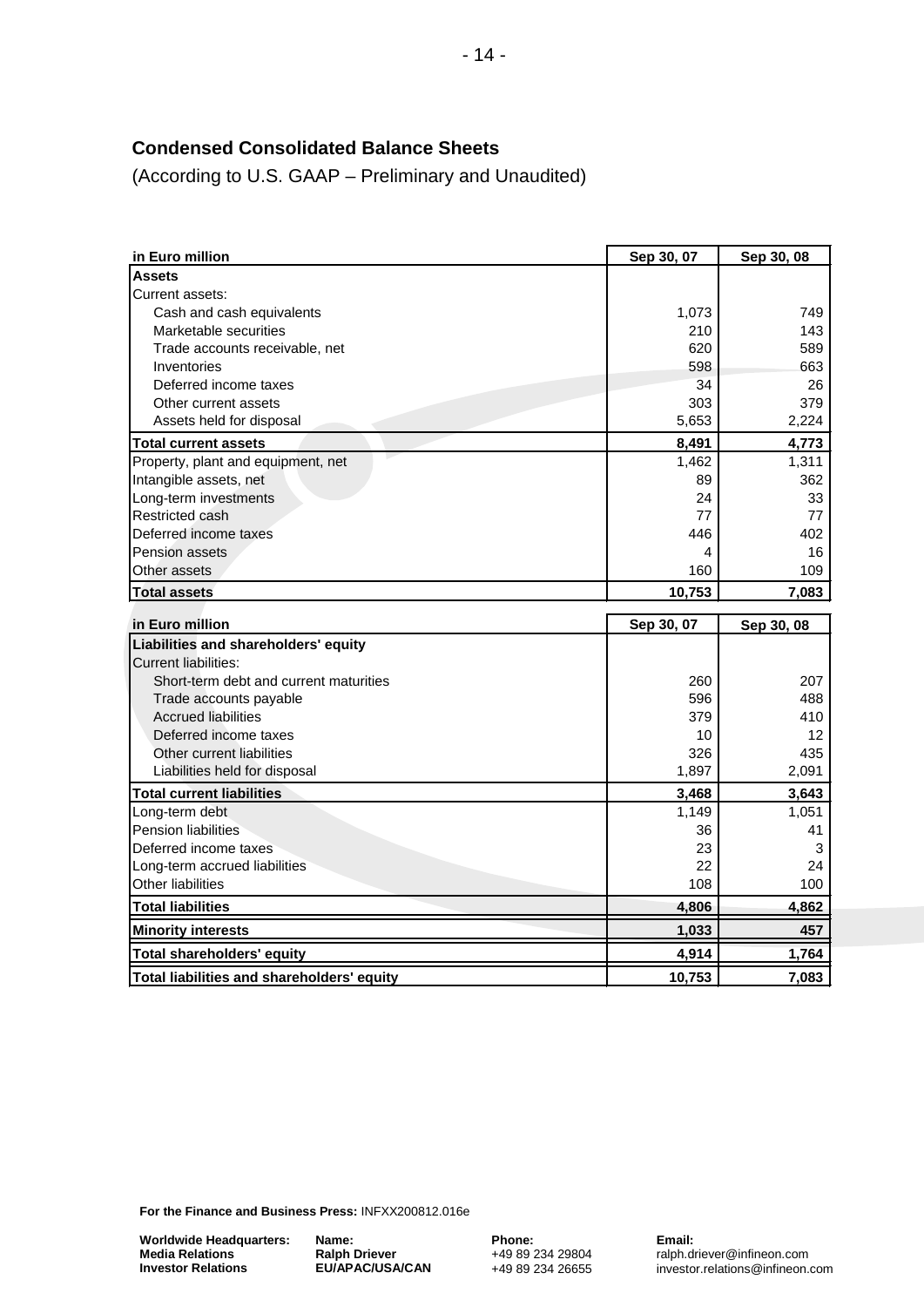## **Condensed Consolidated Statements of Cash Flows**

(According to U.S. GAAP – Preliminary and Unaudited)

|                                                                                  | 3 months ended |            |            | For the years ended |            |  |
|----------------------------------------------------------------------------------|----------------|------------|------------|---------------------|------------|--|
| in Euro million                                                                  | Sep 30, 07     | Jun 30, 08 | Sep 30, 08 | Sep 30, 07          | Sep 30, 08 |  |
| Net cash provided by operating activities from continuing operations             | 293            | 146        | 265        | 227                 | 535        |  |
| Net cash provided by (used in) operating activities from discontinued operations | 211            | (154)      | (237)      | 980                 | (659)      |  |
| Net cash provided by (used in) operating activities                              | 504            | (8         | 28         | .207                | (124)      |  |
| Net cash provided by (used in) investing activities from continuing operations   |                | 146        | 102        | (20)                | (620)      |  |
| Net cash provided by (used in) investing activities from discontinued operations | (123)          | 82         | 45         | (847)               | 4          |  |
| Net cash provided by (used in) investing activities                              | (116)          | 228        | 147        | (867)               | (616)      |  |
| Net cash provided by (used in) financing activities from continuing operations   | 106            | (114)      | (19)       | (214)               | (230)      |  |
| Net cash provided by (used in) financing activities from discontinued operations | 36             | 47         | 96         | (307)               | 337        |  |
| Net cash provided by (used in) financing activities                              | 142            | (67)       | 77         | (521)               | 107        |  |
| Net increase (decrease) in cash and cash equivalents                             | 530            | 153        | 252        | (181)               | (633)      |  |
| Effect of foreign exchange rate changes on cash and cash equivalents             | (18)           | (3)        | 12         | (40)                | (5)        |  |
| Depreciation and amortization from continuing operations                         | 145            | 134        | 132        | 609                 | 542        |  |
| Purchases of property, plant and equipment from continuing operations            | (167)          | (58)       | (85)       | (498)               | (312)      |  |

#### **Gross and Net Cash Position\***

Infineon defines gross cash position as cash and cash equivalents and marketable securities, and net cash position as gross cash position less short and long-term debt. Since Infineon holds a substantial portion of its available monetary resources in the form of readily marketable securities, which for U.S. GAAP purposes are not considered to be "cash", it reports its gross and net cash positions to provide investors with an understanding of the Company's overall liquidity. The gross and net cash position is determined as follows from the condensed consolidated balance sheets, without adjustment to the U.S. GAAP amounts presented:

\* Includes only amounts from continuing operations.

| in Euro million                              | Sep 30, 07 | Jun 30, 08 | Sep 30, 08       |
|----------------------------------------------|------------|------------|------------------|
| Cash and cash equivalents                    | 1.073      | 408        | 749              |
| Marketable securities                        | 210        | 452        | 143 <sub>1</sub> |
| <b>IGross Cash Position</b>                  | 1.283      | 860        | 892              |
| Less: short-term debt and current maturities | 260        | 193        | 207              |
| long-term debt                               | 1.149      | 1.074      | 1.051            |
| <b>INet Cash Position</b>                    | (126)      | (407)      | (366)            |

#### **Free Cash Flow\***

Infineon defines free cash flow as cash from operating and investing activities excluding purchases or sales of marketable securities. Since Infineon holds a substantial portion of its available monetary resources in the form of readily marketable securities, and operates in a capital intensive industry, it reports free cash flow to provide investors with a measure that can be used to evaluate changes in liquidity after taking capital expenditures into account. Free cash flow is not intended to represent the residual cash flow available for discretionary expenditures, since debt service requirements or other non-discretionary expenditures are not deducted. The free cash flow is determined as follows from the condensed consolidated cash flow statements, without adjustment to the U.S. GAAP amounts presented:

\* Includes only amounts from continuing operations.

|                                                                                | 3 months ended |                  |                  | For the years ended |            |
|--------------------------------------------------------------------------------|----------------|------------------|------------------|---------------------|------------|
| in Euro million                                                                | Sep 30, 07     | Jun 30, 08       | Sep 30, 08       | Sep 30, 07          | Sep 30, 08 |
| Net cash provided by operating activities from continuing operations           | 293            | 146              | 265              | 227                 | 535        |
| Net cash provided by (used in) investing activities from continuing operations |                | 146              | 102 <sub>1</sub> | (20)                | (620)      |
| Thereof: Sales of marketable securities, net                                   |                | $^{\prime}$ 171) | (273)            | (266)               | (27)       |
| <b>IFree cash flow</b>                                                         | 299            | 121              | 94               | (59)                | (112)      |

**For the Finance and Business Press:** INFXX200812.016e

**Worldwide Headquarters: Media Relations Investor Relations**

**Name: Ralph Driever EU/APAC/USA/CAN** **Phone:** +49 89 234 29804 +49 89 234 26655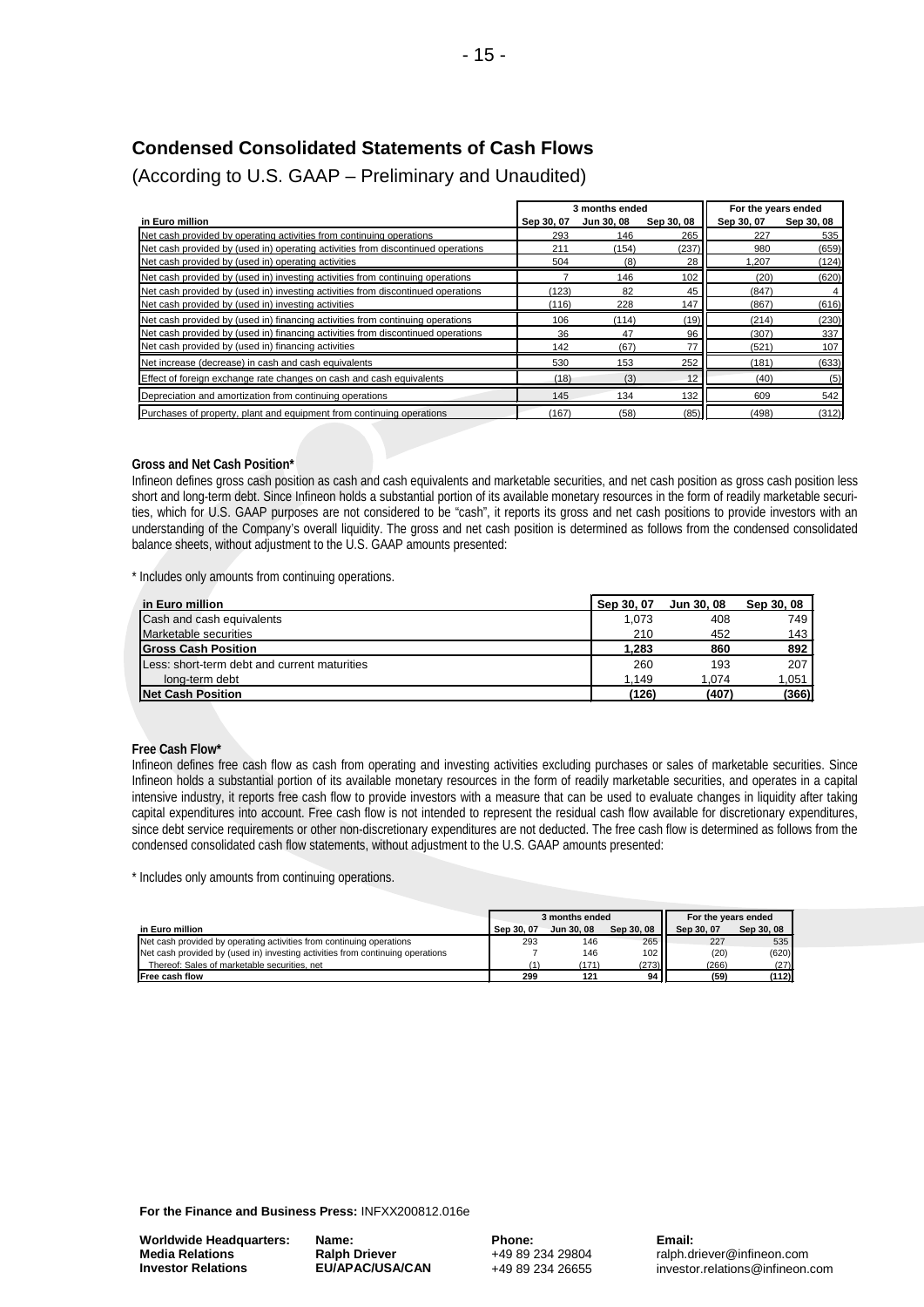#### **FINANCIAL INFORMATION**

According to IFRS – Preliminary and Unaudited

The following information under IFRS focuses only on areas that reflect differences between the IFRS information below and U.S. GAAP information presented elsewhere in this press release.

#### **Condensed Consolidated Statements of Operations**

(According to IFRS – Preliminary and Unaudited)

|                                                                    | 3 months ended | For the years ended |            |
|--------------------------------------------------------------------|----------------|---------------------|------------|
| in Euro million                                                    | Sep 30, 08     | Sep 30, 07          | Sep 30, 08 |
| Revenue                                                            | 1,153          | 4,074               | 4,321      |
| Cost of goods sold                                                 | (780)          | (2,716)             | (2,843)    |
| <b>Gross profit</b>                                                | 373            | 1,358               | 1,478      |
| Research and development expenses                                  | (174)          | (743)               | (694)      |
| Selling, general and administrative expenses                       | (150)          | (504)               | (565)      |
| Other operating income                                             | 17             | 38                  | 120        |
| Other operating expense                                            | (315)          | (57)                | (366)      |
| <b>Operating income (loss)</b>                                     | (249)          | 92                  | (27)       |
| Financial income                                                   | 21             | 107                 | 58         |
| thereof: interest income                                           | 21             | 47                  | 56         |
| <b>Financial expense</b>                                           | (57)           | (243)               | (182)      |
| thereof: interest expense                                          | (45)           | (148)               | (151)      |
| Income from investments accounted for using the equity method, net |                |                     | 4          |
| Loss from continuing operations before income taxes                | (284)          | (44)                | (147)      |
| Income tax benefit (expense)                                       | (13)           |                     | (41)       |
| Loss from continuing operations                                    | (297)          | (43)                | (188)      |
| Loss from discontinued operations, net of income taxes             | (587)          | (327)               | (3,559)    |
| <b>Net loss</b>                                                    | (884)          | (370)               | (3,747)    |
| Attributable to:                                                   |                |                     |            |
| Minority interests                                                 | (173)          | (23)                | (812)      |
| Shareholders of Infineon Technologies AG                           | (711)          | (347)               | (2,935)    |

**Basic and diluted earnings (loss) per share (in Euro)\*:**

| <b>Shares in million</b>                                                |        |        |        |
|-------------------------------------------------------------------------|--------|--------|--------|
| Weighted average shares outstanding – basic and diluted                 | 750    | 749    | 750    |
| Basic and diluted loss per share from continuing operations (in Euro)   | (0.45) | (0.08) | (0.33) |
| Basic and diluted loss per share from discontinued operations (in Euro) | (0.50) | (0.38) | (3.58) |
| Basic and diluted loss per share                                        | (0.95) | (0.46) | (3.91) |

\* Quarterly loss per share may not add up to year-to-date earnings (loss) per share due to rounding.

**For the Finance and Business Press:** INFXX200812.016e

**Worldwide Headquarters: Media Relations Investor Relations**

**Name: Ralph Driever EU/APAC/USA/CAN** **Phone:** +49 89 234 29804 +49 89 234 26655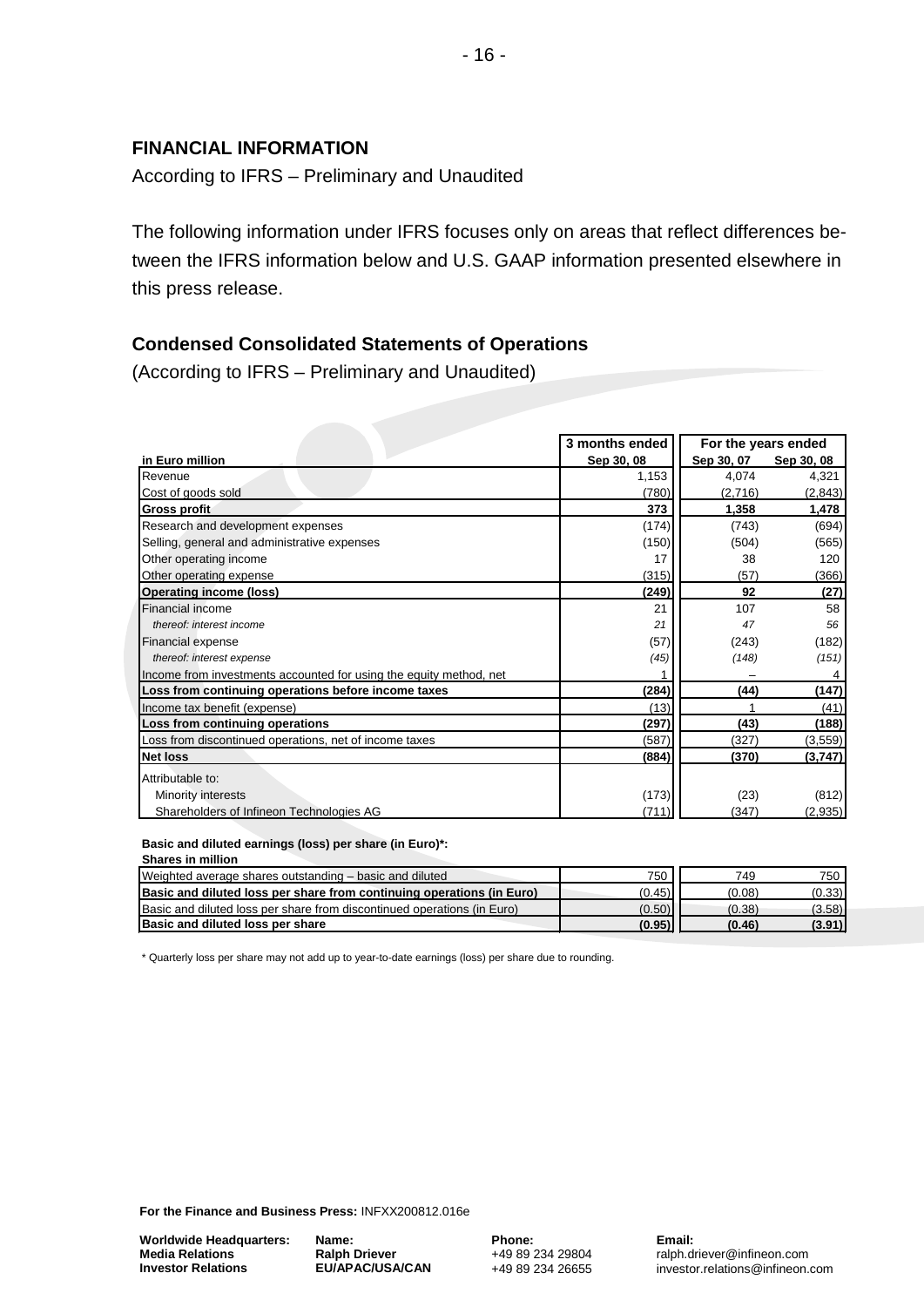#### **Infineon EBIT**

#### (According to IFRS – Preliminary and Unaudited)

Infineon EBIT is defined as earnings (loss) before income (loss) from discontinued operations, net of tax, and before interest and taxes. The Company's management uses Infineon EBIT, among other measures, to establish budgets and operational goals, to manage the Company's business and to evaluate its performance. The Company reports Infineon EBIT because it believes that it provides investors with meaningful information about the operating performance of the Company and especially about the performance of its separate operating segments. Because many operating decisions, such as allocations of resources to individual projects, are made on a basis for which the effects of financing the overall business and of taxation are of marginal relevance, management finds a metric that excludes the effects of interest on financing and tax expense useful. In addition, in measuring operating performance, particularly for the purpose of making internal decisions, such as those relating to personnel matters, it is useful for management to consider a measure that excludes items over which the individuals being evaluated have minimal control, such as enterprise-level taxation and financing.

Infineon EBIT is determined as follows from the condensed consolidated statements of operations, without adjustment to the U.S. GAAP or IFRS amounts presented:

|                                                 | 3 months ended | For the years ended |            |
|-------------------------------------------------|----------------|---------------------|------------|
| in Euro million                                 | Sep 30, 08     | Sep 30, 07          | Sep 30, 08 |
| Net loss (US GAAP)                              | (763)          | (368)               | (3, 122)   |
| - Loss from discontinued operations, net of tax | 519            | 296                 | 2,987      |
| - Income tax expense                            | 26             | 69                  | 61         |
| - Interest expense (income), net                | (2)            | 40                  | 26         |
| <b>Total US GAAP Infineon EBIT</b>              | (220)          | 37                  | (48)       |
| <b>IFRS reconciliation differences</b>          | (40)           | 20                  | (4)        |
| <b>Total IFRS Infineon EBIT</b>                 | (260)          | 57                  | (52)       |

# **Segment Profit**

#### (According to IFRS – Preliminary and Unaudited)

We have defined Segment Profit as Operating Income (Loss) in accordance with IFRS, net of asset impairments, restructuring and other related closure costs, stock-based compensation expense, acquisition-related amortization and gains/losses, gains/losses on sales of assets, businesses, or interests in subsidiaries, and other income/expense, including litigation settlement costs. Gains/losses on sales of assets, businesses, or interests in subsidiaries, include, among others, gains or losses that may be realized from potential sales of Qimonda shares or other investments and activities.

|                                                                    | 3 months ended | For the year ended |
|--------------------------------------------------------------------|----------------|--------------------|
| in Euro million                                                    | Sep 30, 08     | Sep 30, 08         |
| <b>Operating loss</b>                                              | (249)          | (27)               |
| -Asset impairments                                                 | 132            | 132                |
| -Restructuring and other related closure costs                     | 176            | 188                |
| -Share-based compensation expense                                  |                |                    |
| -Acquisition-related amortization and losses                       | 6              | 27                 |
| -Gains on sales of assets, businesses or interests in subsidiaries | (11)           | (70)               |
| -Other expense (income), net                                       |                |                    |
| Total Segment Profit                                               | 59             | 258                |

**For the Finance and Business Press:** INFXX200812.016e

**Worldwide Headquarters: Media Relations Investor Relations**

**Name: Ralph Driever EU/APAC/USA/CAN** **Phone:** +49 89 234 29804 +49 89 234 26655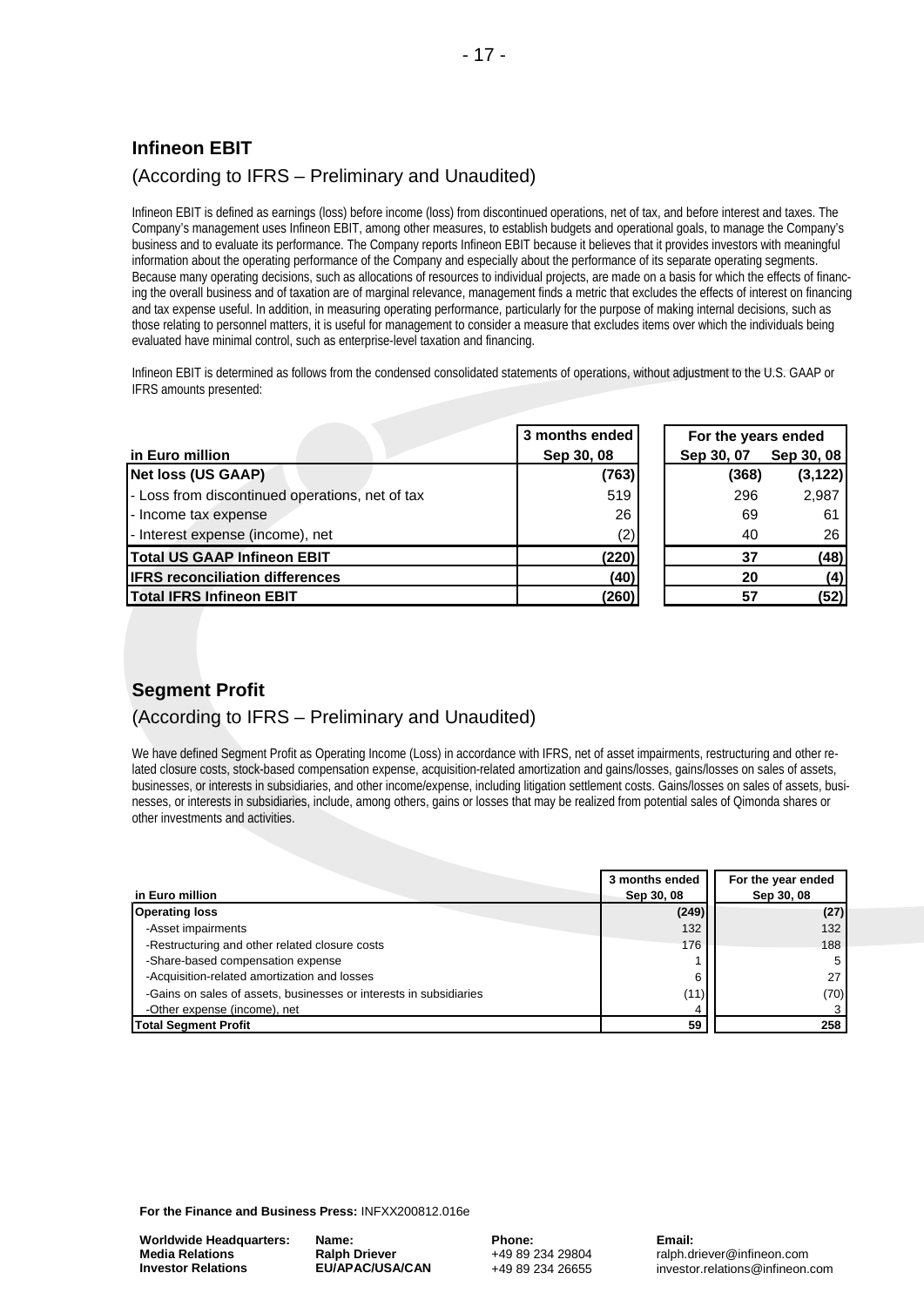# **Segment Results**

(According to IFRS – Preliminary and Unaudited)

|                                           | 3 months   | For the years ended |            |          |
|-------------------------------------------|------------|---------------------|------------|----------|
| <b>Revenue in Euro million</b>            | Sep 30, 08 | Sep 30, 07          | Sep 30, 08 | +/- in % |
| Automotive, Industrial & Multimarket      | 767        | 3,017               | 2,963      | (2)      |
| Communication Solutions <sup>(1)</sup>    | 389        | 1,051               | 1,360      | 29       |
| Other Operating Segments <sup>(2)</sup>   | 8          | 219                 | 100        | (54)     |
| Corporate and Eliminations <sup>(3)</sup> | (11)       | (213)               | (102)      | 52       |
| <b>Total</b>                              | 1,153      | 4,074               | 4,321      | 6        |
|                                           | 3 months   | For the years ended |            |          |
| <b>EBIT in Euro million</b>               | Sep 30, 08 | Sep 30, 07          | Sep 30, 08 | +/- in % |
| Automotive, Industrial & Multimarket      | 47         | 291                 | 315        | 8        |
| <b>Communication Solutions</b>            | (3)        | (165)               | (73)       | 56       |
| <b>Other Operating Segments</b>           |            | (12)                | (3)        | 75       |
|                                           |            |                     |            |          |
| <b>Corporate and Eliminations</b>         | (264)      | (77)                | (287)      | ---      |
| <b>Total US GAAP Infineon EBIT</b>        | (220)      | 37                  | (48)       |          |
| <b>IFRS reconciliation differences</b>    | (40)       | 20                  | (4)        | ---      |

(1) Includes sales of €1 million for the three months ended September 30, 2008, and of €30 million and €10 million for fiscal years ended September 30, 2007, and 2008, respectively, from sales of wireless communication applications to Qimonda.

- <sup>(2)</sup> Includes sales of €1 million for the three months ended September 30, 2008, and of €189 million and €79 million for fiscal years ended September 30, 2007 and 2008, respectively, from sales of wafers from Infineon's 200-millimeter facility in Dresden to Qimonda under a foundry agreement.
- (3) Includes the elimination of sales of €2 million for the three months ended September 30, 2008, and of €219 million and €89 million for fiscal years ended September 30, 2007 and 2008, respectively, since these sales are not expected to be part of the Qimonda disposal plan.

**For the Finance and Business Press:** INFXX200812.016e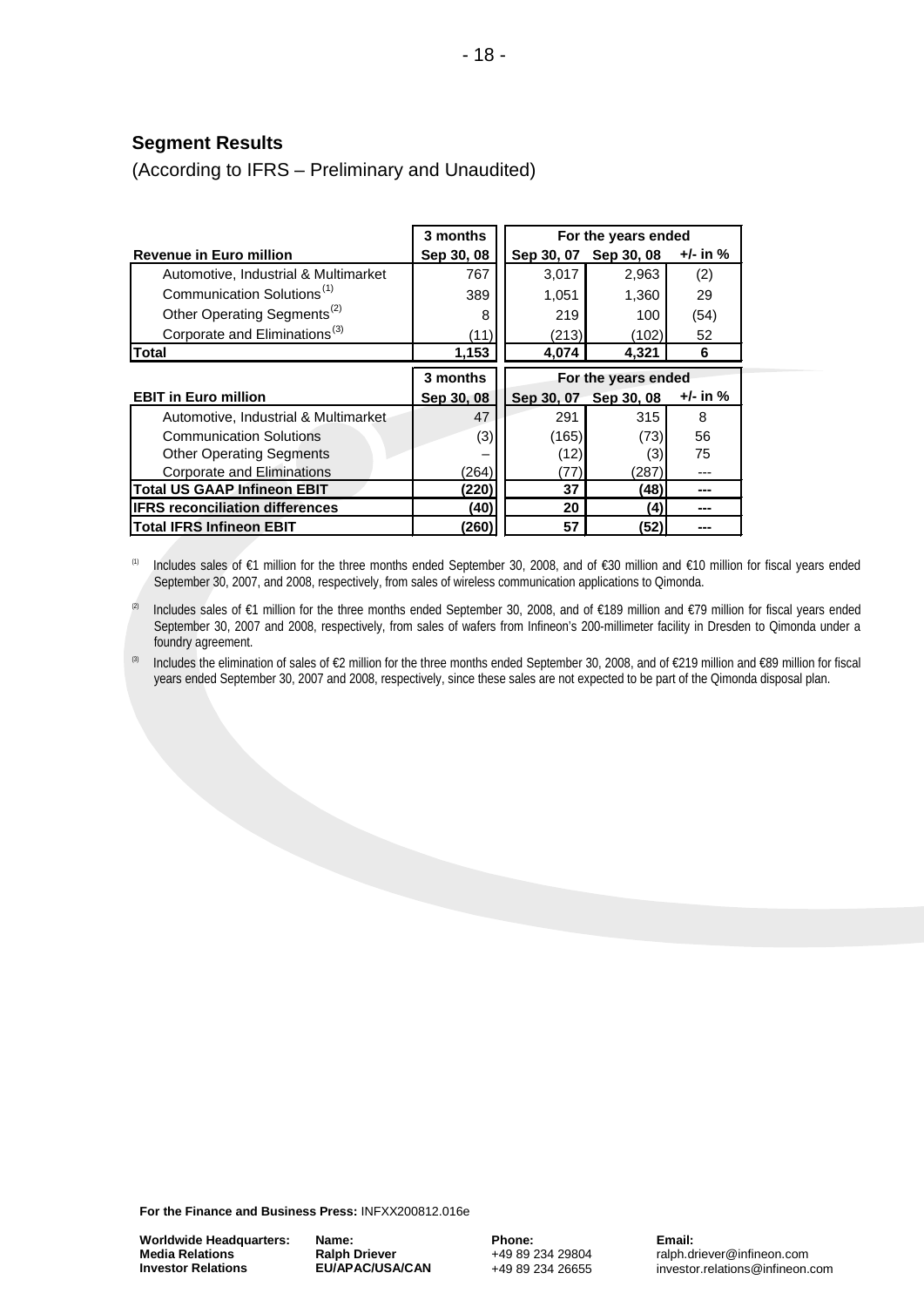# **Condensed Consolidated Balance Sheets**

(According to IFRS – Preliminary and Unaudited)

| in Euro million                                                                     | Sep 30, 07 | Sep 30, 08 |
|-------------------------------------------------------------------------------------|------------|------------|
| <b>Assets</b>                                                                       |            |            |
| Current assets:                                                                     |            |            |
| Cash and cash equivalents                                                           | 1,809      | 749        |
| Available-for-sale financial assets                                                 | 417        | 134        |
| Trade and other receivables                                                         | 1,138      | 799        |
| Inventories                                                                         | 1,206      | 665        |
| Income tax receivable                                                               | 56         | 29         |
| Other current financial assets                                                      | 78         | 19         |
| Other current assets                                                                | 203        | 124        |
| Assets classified as held for disposal                                              | 303        | 2,129      |
| <b>Total current assets</b>                                                         | 5,210      | 4,648      |
| Property, plant and equipment                                                       | 3.645      | 1.310      |
| Goodwill and other intangible assets                                                | 334        | 443        |
| Investments accounted for using the equity method                                   | 627        | 20         |
| Deferred tax assets                                                                 | 588        | 400        |
| Other financial assets                                                              | 162        | 133        |
| Other assets                                                                        | 33         | 28         |
| <b>Total assets</b>                                                                 | 10,599     | 6,982      |
| in Euro million                                                                     | Sep 30, 07 | Sep 30, 08 |
| Liabilities and shareholders' equity                                                |            |            |
| <b>Current liabilities:</b>                                                         |            |            |
| Short-term debt and current maturities of long-term debt                            | 336        | 207        |
| Trade and other payables                                                            | 1,347      | 506        |
| <b>Current provisions</b>                                                           | 533        | 424        |
| Income tax payable                                                                  | 97         | 87         |
| Other current financial liabilities                                                 | 78         | 63         |
| Other current liabilities                                                           | 333        | 263        |
| Liabilities associated with assets classified as held for disposal                  | 129        | 2,123      |
|                                                                                     |            |            |
| <b>Total current liabilities</b>                                                    | 2,853      | 3,673      |
| Long-term debt                                                                      | 1,227      | 963        |
| Pension plans and similar commitments                                               | 63         | 43         |
| Deferred tax liabilities                                                            | 81         | 19         |
| Long-term provisions                                                                | 44         | 27         |
| Other financial liabilities                                                         | 134        | 20         |
| <b>Other liabilities</b>                                                            | 193        | 76         |
| <b>Total liabilities</b>                                                            | 4,595      | 4,821      |
|                                                                                     |            |            |
| Shareholders' equity:                                                               |            |            |
| Ordinary share capital                                                              | 1,499      | 1,499      |
| Additional paid-in capital                                                          | 6,002      | 6,008      |
| Accumulated deficit                                                                 | (2, 328)   | (5,252)    |
| Other components of equity                                                          | (129)      | (164)      |
| Total shareholders' equity attributable to shareholders of Infineon Technologies AG | 5,044      | 2,091      |
| <b>Minority interests</b>                                                           | 960        | 70         |
| Total shareholders' equity                                                          | 6,004      | 2,161      |
| Total liabilities and shareholders' equity                                          | 10,599     | 6,982      |

**For the Finance and Business Press:** INFXX200812.016e

**Worldwide Headquarters: Media Relations Investor Relations**

**Name: Ralph Driever EU/APAC/USA/CAN**

**Phone:** +49 89 234 29804 +49 89 234 26655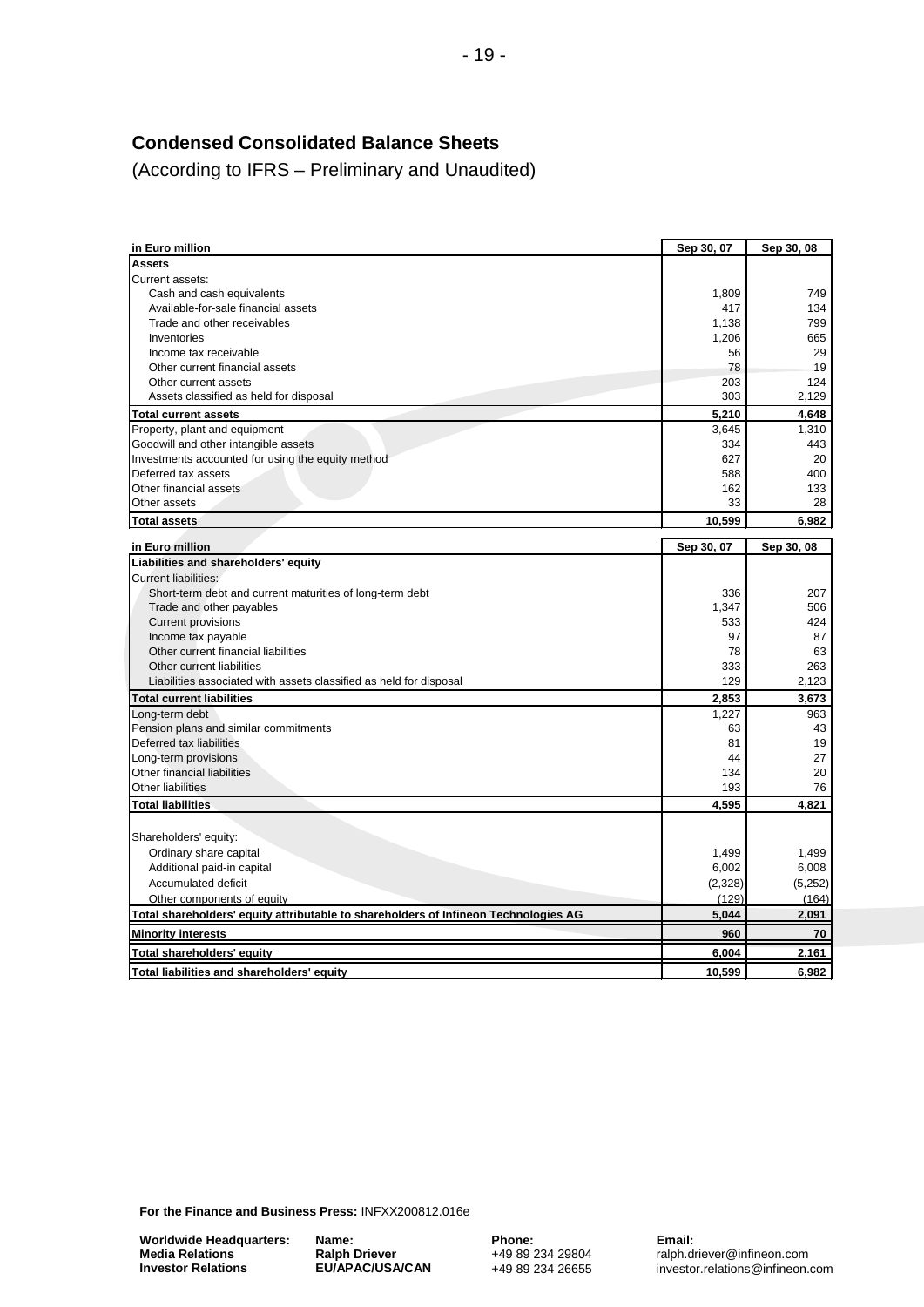# **Condensed Consolidated Statements of Cash Flows**

(According to IFRS – Preliminary and Unaudited)

|                                                                                  | For the years ended |            |
|----------------------------------------------------------------------------------|---------------------|------------|
| in Euro million                                                                  | Sep 30, 07          | Sep 30, 08 |
| Net cash provided by operating activities from continuing operations             | 256                 | 580        |
| Net cash provided by (used in) operating activities from dicontinued operations  | 995                 | (664)      |
| Net cash provided by (used in) operating activities                              | 1,251               | (84)       |
| Net cash used in investing activities from continuing operations                 | (48)                | (665)      |
| Net cash provided by (used in) investing activities from discontinued operations | (869)               | 3          |
| Net cash used in investing activities                                            | (917)               | (662)      |
| Net cash used in financing activities from continuing operations                 | (214)               | (230)      |
| Net cash provided by (used in) financing activities from discontinued operations | (311)               | 343        |
| Net cash provided by (used in) financing activities                              | (525)               | 113        |
| Net decrease in cash and cash equivalents                                        | (191)               | (633)      |
| Effect of foreign exchange rate changes on cash and cash equivalents             | (40)                | (6)        |
| Depreciation and amortization                                                    | 632                 | 571        |
| Purchases of property, plant and equipment                                       | (498)               | (312)      |

#### **Gross and Net Cash Position\***

Infineon defines gross cash position as cash and cash equivalents and available-for-sale financial assets, and net cash position as gross cash position less short debt and current maturities of long-term debt, and long-term debt. Since Infineon holds a substantial portion of its available monetary resources in the form of readily current available-for-sale financial assets, which for IFRS purposes are not considered to be "cash", it reports its gross and net cash positions to provide investors with an understanding of the Company's overall liquidity. The gross and net cash position is determined as follows from the condensed consolidated balance sheets, without adjustment to the IFRS amounts presented:

\* Includes only amounts from continuing operations.

| in Euro million                                                | Sep 30, 07 | Sep 30, 08 |
|----------------------------------------------------------------|------------|------------|
| Cash and cash equivalents                                      | 1.809      | 749        |
| Available-for-sale financial assets                            | 417        | 134        |
| <b>Gross Cash Position</b>                                     | 2.226      | 883        |
| Less: Short-term debt and current maturities of long-term debt | 336        | 207        |
| Long-term debt                                                 | 1.227      | 963        |
| <b>Net Cash Position</b>                                       | 663        | (287)      |

#### **Free Cash Flow\***

Infineon defines free cash flow as cash from operating and investing activities excluding purchases or sales of available-for-sale financial assets. Since Infineon holds a substantial portion of its available monetary resources in the form of readily marketable securities, and operates in a capital intensive industry, it reports free cash flow to provide investors with a measure that can be used to evaluate changes in liquidity after taking capital expenditures into account. Free cash flow is not intended to represent the residual cash flow available for discretionary expenditures, since debt service requirements or other non-discretionary expenditures are not deducted. The free cash flow is determined as follows from the condensed consolidated cash flow statements, without adjustment to the IFRS amounts presented:

\* Includes only amounts from continuing operations.

|                                                                      | For the years ended |            |
|----------------------------------------------------------------------|---------------------|------------|
| in Euro million                                                      | Sep 30, 07          | Sep 30, 08 |
| Net cash provided by operating activities from continuing operations | 256                 | 580        |
| Net cash used in investing activities from continuing operations     | (48)                | (665)      |
| Thereof: Proceeds from sales of available-for-sale financial assets  | (266)               | (27)       |
| <b>IFree Cash Flow</b>                                               | (58)                | (112)      |

**For the Finance and Business Press:** INFXX200812.016e

**Worldwide Headquarters: Media Relations Investor Relations**

**Name: Ralph Driever EU/APAC/USA/CAN** **Phone:** +49 89 234 29804 +49 89 234 26655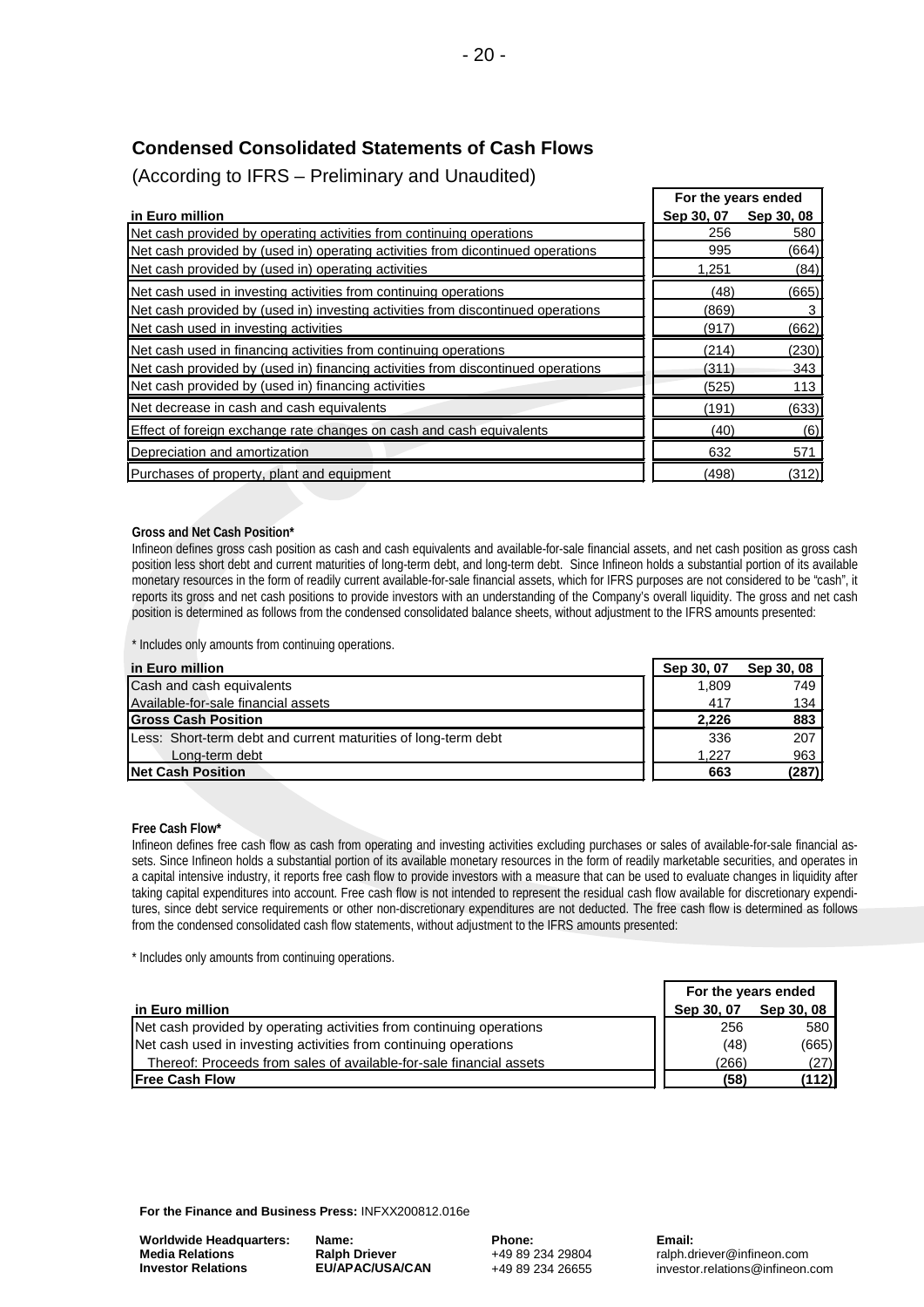# **Infineon business highlights for the fourth quarter of the 2008 fiscal year**

- Infineon signed an agreement with STMicroelectronics and STATS ChipPAC, a leader in three-dimensional packaging solutions, for the joint development of a new embedded Wafer-Level Ball Grid Array (eWLB) technology. The partners are focusing on a successor to Infineon's existing eWLB technology which provides packaging with a higher integration level and a greater number of contact elements.
- AIM: Infineon reaffirmed its number-one market position in its power semiconductor and chip card businesses. According to the latest study of the global market research firm IMS Research, Infineon holds a market share of 9.7 percent in the U.S. dollar 13.6 billion market for discretes and modules for power electronics. According to Frost & Sullivan, Infineon had a 26.6 percent share of the total U.S. dollar 2.305 billion chip card IC market in the 2007 calendar year.
- AIM: Infineon again received "Best Supplier" awards from several global players, honoring the company's excellent quality and supply of products and services. Emerson, for example, a global leader in technology and engineering for network power and industrial automation, awarded its "Marquee Supplier Award" to Infineon. In addition, TridonicAtco, one of the world's leading component manufacturers for innovative lighting solutions, honored Infineon with its "Excellent Supplier Award".

# **Energy Efficiency**

- AIM: Infineon had major design wins for its power semiconductors and power modules in the area of renewable energy sources such as windmills and solar power plants. Organizations such as the Energy Information Administration (EIA) and Greenpeace, for example, project renewable energy sources to further increase their share in power generation within the electric supply chain as conventional sources get more expensive and are not favored due to their impact on the environment.
- AIM: Infineon was selected as the sole supplier of power semiconductors for the next-generation seatbelt pretension system of the world's largest automotive safety system supplier, Autoliv. With Infineon's energy-saving NovalithIC, the car's seatbelt pretension, the underlying technology of which was previously the exclusive preserve of pyrotechnics, can now be handled electrically.

**For the Finance and Business Press:** INFXX200812.016e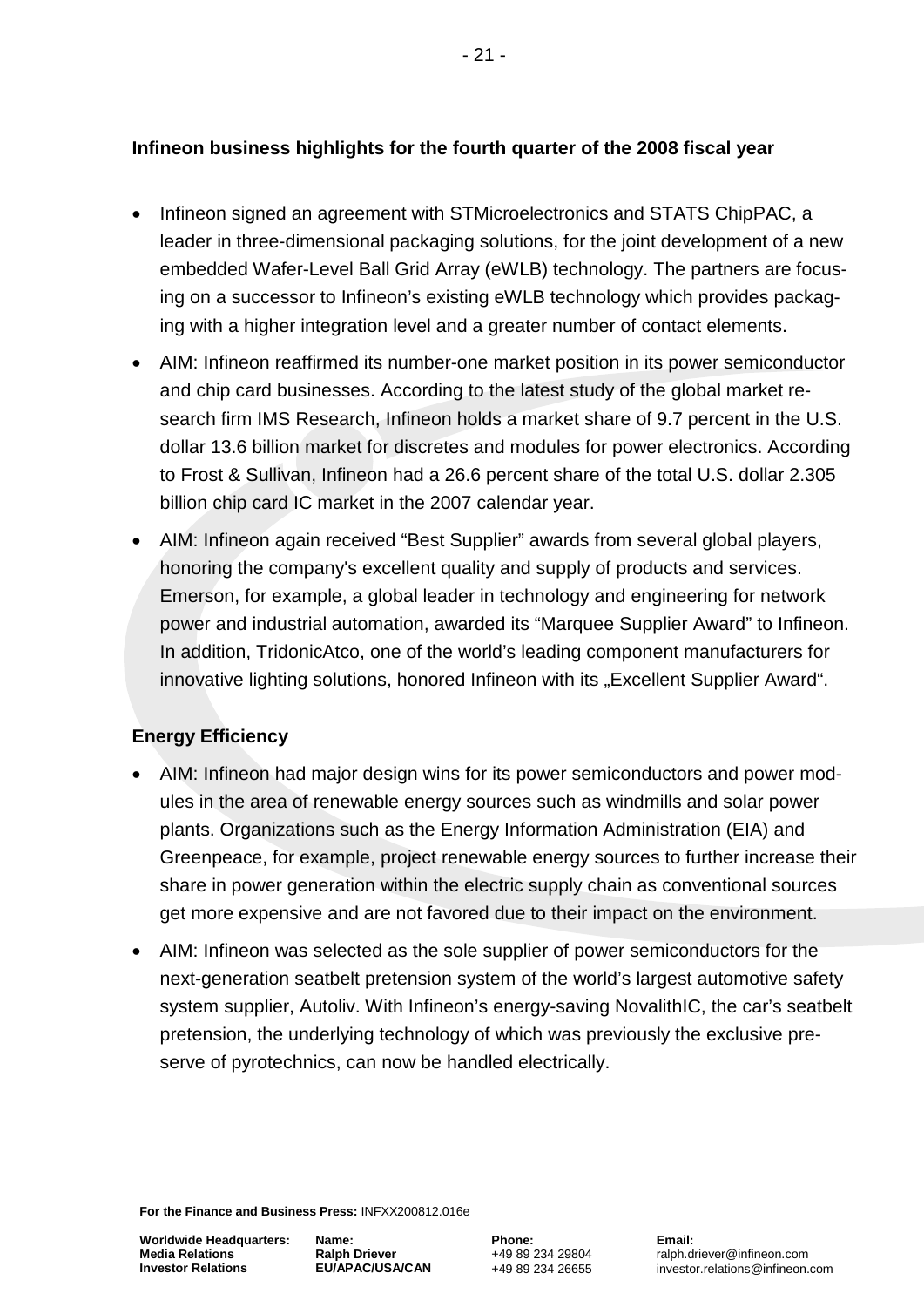#### **Communications**

- COM: Infineon achieved another design win with its HSDPA mobile phone platform XMM™6080 and continued volume shipments of this platform to its two existing customers. In total, the company now has four customers for this platform.
- COM: Infineon achieved its first design wins with its XMM™2130 single-chip EDGE platform. First samples of the company's first platform produced in 65-nanometer were introduced in the fourth quarter. Volume shipments are expected for the second quarter of the 2009 fiscal year.
- COM: Infineon introduced its XWAY™ARX100 family for router and Integrated Access Device (IAD) solutions. The first chip of this family, the XWAY™ARX168, is a single-chip ADSL2+ device with industry-first integrated Gigabit Ethernet support, advanced features to support Internet Protocol Television (IPTV), and full 11n wireless routing performance. Samples of the XWAY™ARX168 have been available since October 2008.

# **Security**

- AIM: With the introduction of its new authentication chip with counterfeit detection capability, Infineon is targeting the growing markets for batteries, printer cartridges, replacement parts, medical disposables, networking equipment, earphones, speakers, docking stations, and chargers. Featuring innovative asymmetric cryptography and integrated temperature sensors, the ORIGA chip helps protect against safety risks posed by unauthorized and untested products.
- AIM: Infineon continued to hold a leading position in the growing contactless chip card market for identification and payment as well as in trusted computing applications. In the fourth quarter, the company expanded its leading position in digital identity documents in the public sector for applications such as national e-IDs, healthcare cards and e-passports. By the end of the 2008 calendar year, Infineon expects to have implemented projects in more than 60 countries in a market consisting of 140 million security controllers (source: Eurosmart). New EU programs and regulations such as EU health insurance or residence cards should further increase the market size in the future.

**For the Finance and Business Press:** INFXX200812.016e